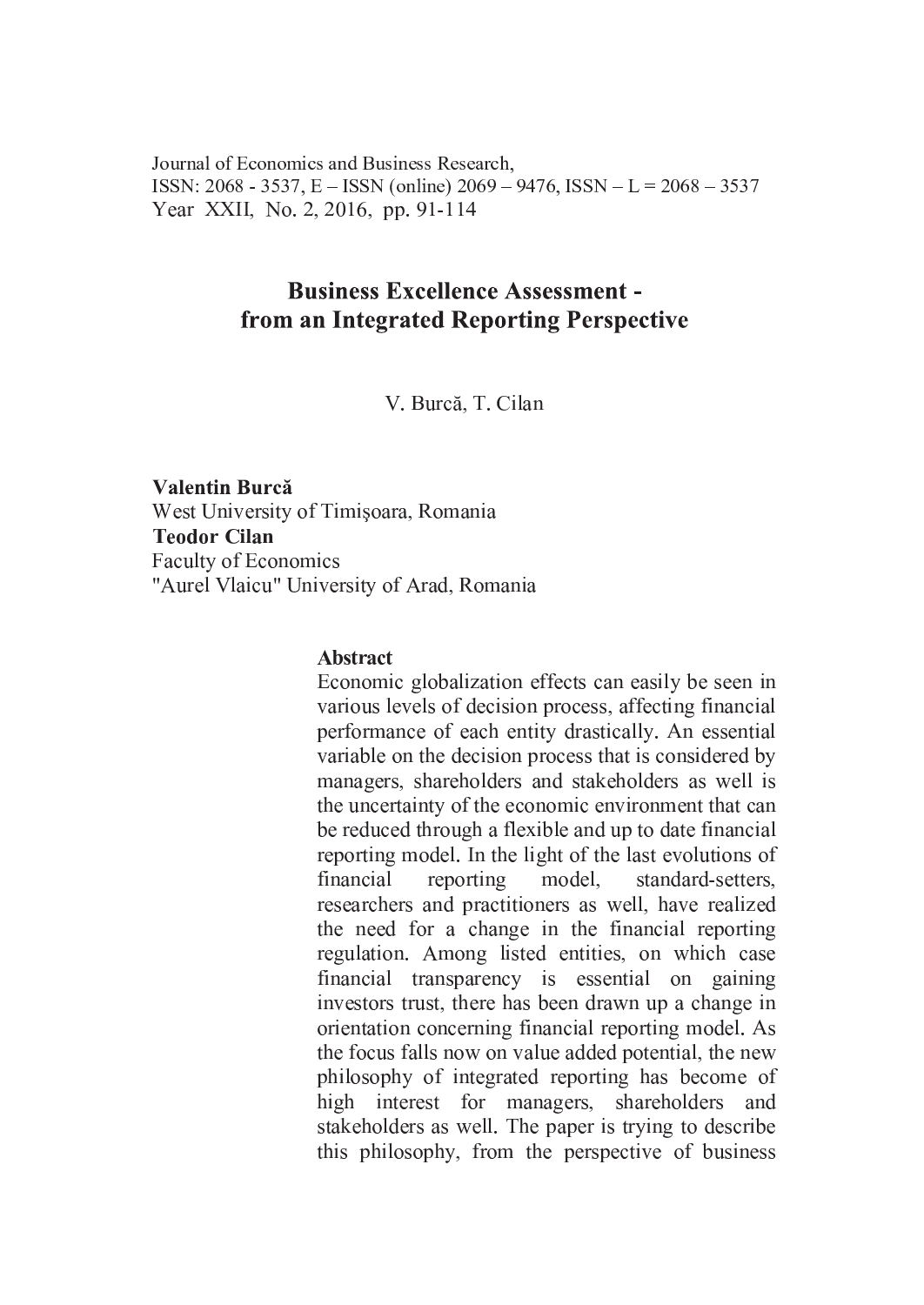models, widely spread excellence globally nowadays. We will try to explain the integrated reporting utility on decision process by underlining the way this voluntary corporate reporting solution can give relevant information about value added potential of a reporting entity.

Keywords: business excellence, EFOM model, integrated reporting, value creation, business model.

### **Introduction**

Nowadays, we are witnesses to a constant evolution of financial reporting model, under the pressure of investors and other stakeholders as well. Essence of actual financing model changes from predominance of banking system to the solution of international capital markets, providing sources of financing to a lower cost of capital. But the cost of capital depends mainly on investors' expectations, which base their behavior on markets dynamics. On these circumstances, financial information takes a central place in the decision process, as long as efficient market hypothesis is valid. What happens in the light of the new behavioral economic theories, as they were raised for discussion different other market theories such as adaptive market hypothesis? The studies reveal that stock price on a capital market is not purely determined by financial information, but environment conditions as well, like biases such as overconfidence, anchoring, self-attribution, illusion of control, loss aversion, ambiguity aversion, or confirmation bias.

On this perspective, standard-setters and professionals as well have realized the need to revise the traditional financial reporting model. The voice of capital markets emphasize the need of listed entities to work on financial information quality and financial transparency, essential pillars for managers to lower the cost of capital and increase shareholder value on a sustainable way. Along the last years, they have been outlined a series of new financial reporting philosophies which do not limit only to financial information disclosure, but to non-financial information as well. The result is the development of different forms of corporate reporting, through which there is depicted a story behind the financial figures disclosed by the financial statements. Reporting frameworks like UNGC principles or integrated reporting framework, guidelines such as GRI guideline, or international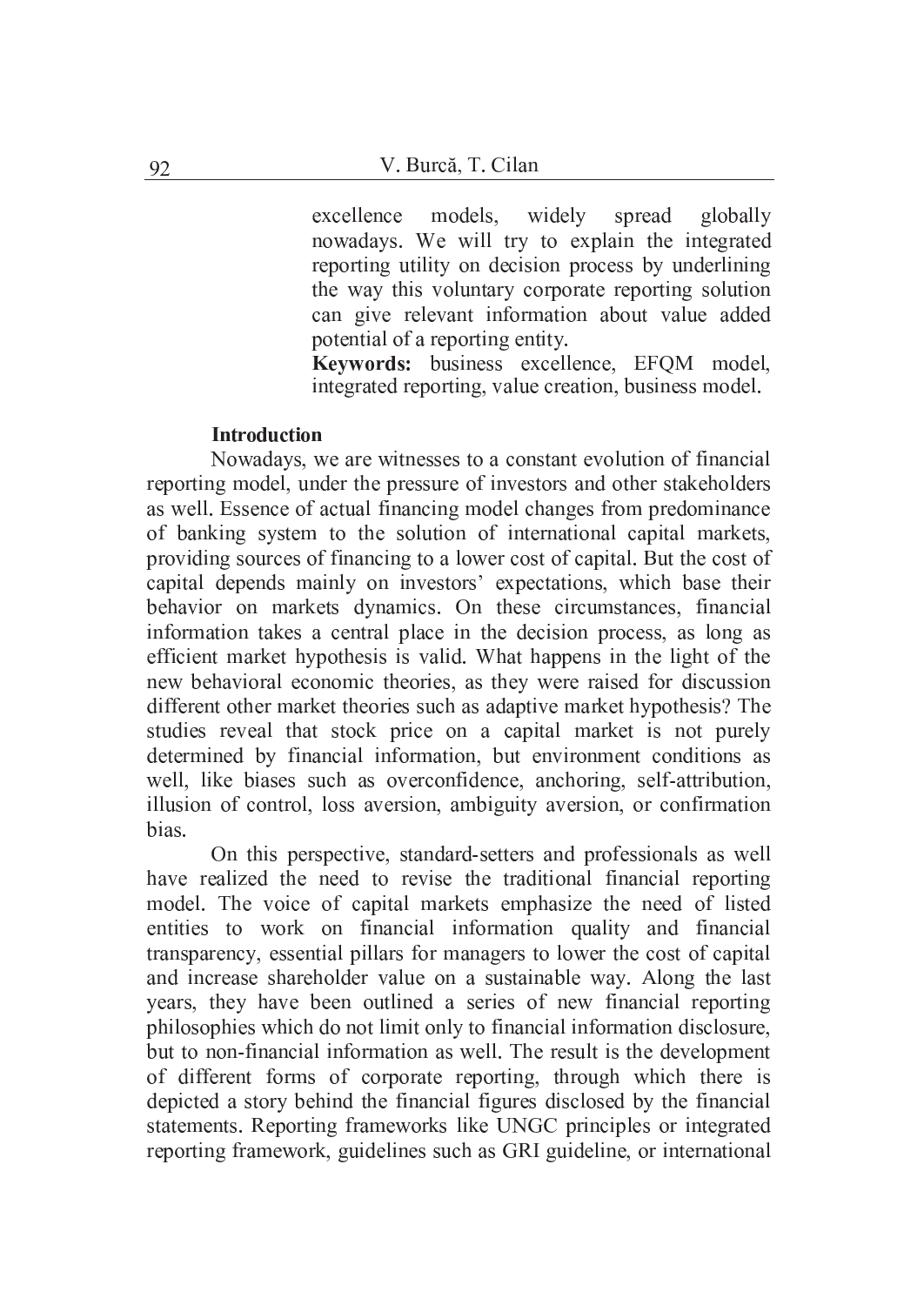standards such as several ISOs, became basic tools on the vision of corporate reporting.

No matter the reporting framework used, the most important thing is that this story has to be clear and relevant in order to efficiently influence investors' behavior, meaning the information has to be material and it has to be presented in strong connection with the financial information referring to. Even if there is not a unanimous opinion on the direct connection of non-financial disclosure with the economic benefits generated by a more transparent financial reporting, non-financial information disclosure build trust and confidence in the relation managers-investors. Actually, non-financial information help better long-term investors focused on securing their investments, compared with the investors chasing for short-term gains. That is why non-financial information is strongly connected with financial information, but referring especially to management strategy and environmental context of the decision process.

The main objective of a company is to maximize shareholders' value, through different investment, financing and operational policies. Combining those elements is the secret of value creation. Exceeding investors' expectations will amplify the amplitude of value creation processes. Achieving the maximum potential of value added for a company is actually the best definition we will give for the concept of business excellence. Once business excellence is achieved, the company would gain some economic benefits and would consolidate the relations with long-term investors. In order the shareholders and stakeholders to be able to asses business excellence level, there has to be in place a proper reporting framework, able to disclose information about the potential of the company to create economic value, about the level of value added achieved from the total potential, the way value creation is achieved and the way value added is distributed to the main determinant factors.

In this article we will emphasize the utility of integrated reporting framework on assessing business excellence. It is extremely important to disclose not only value-added information, but value creation process information, as well. On this way, we cannot only reveal the strategic perspective of the financial figures, but the sustainability of the business model, as well, with its implications on shareholder value and company sustainable growth. Only this way, managers can reveal the innovation and social aspects of the business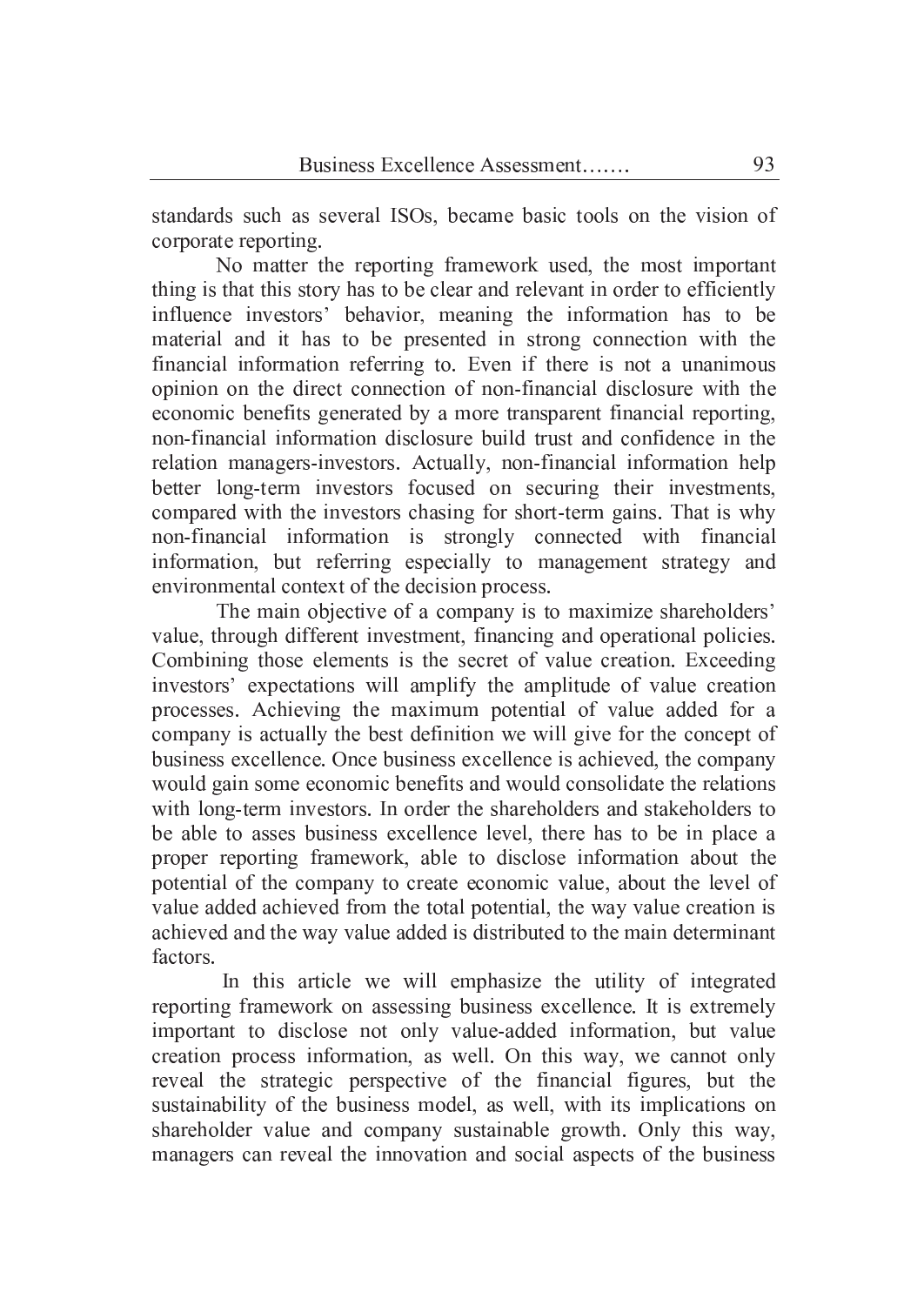model. Not at least, we will realize that this path will eventually lead to public trust and positive capital markets effects.

#### **Methodology and Data**

In this article we will resume our research in two directions. Both will lead to a convergent point, namely the disclosure of information concerning value creation process and value-added distribution.

Our research consists of an analysis of how integrated annual reports can become a core reporting tool for business excellence of reporting companies. After all, value creation is the core element on integrated reporting philosophy. On the other side, only through business excellence companies can reach to their potential of value added created.





Source: Authors' own projection

We will proceed to a comparative analysis checking how an integrated report can give answers to investors and stakeholders, as well in order that they can be able to make a business excellence assessment on a company they are interested on investing or supporting. For this we will realize a cross-sectional analysis that should reveal how useful an integrated report can be in such a business excellence analysis. The business excellence model used will be the EFQM model.

We will base our analysis on a more simplified framework that view the business excellence model focused on value creation, as the other criteria considered on the EFOM model are properly addressed on the CSR & sustainability reports, reminding here that the GRI reporting guidelines are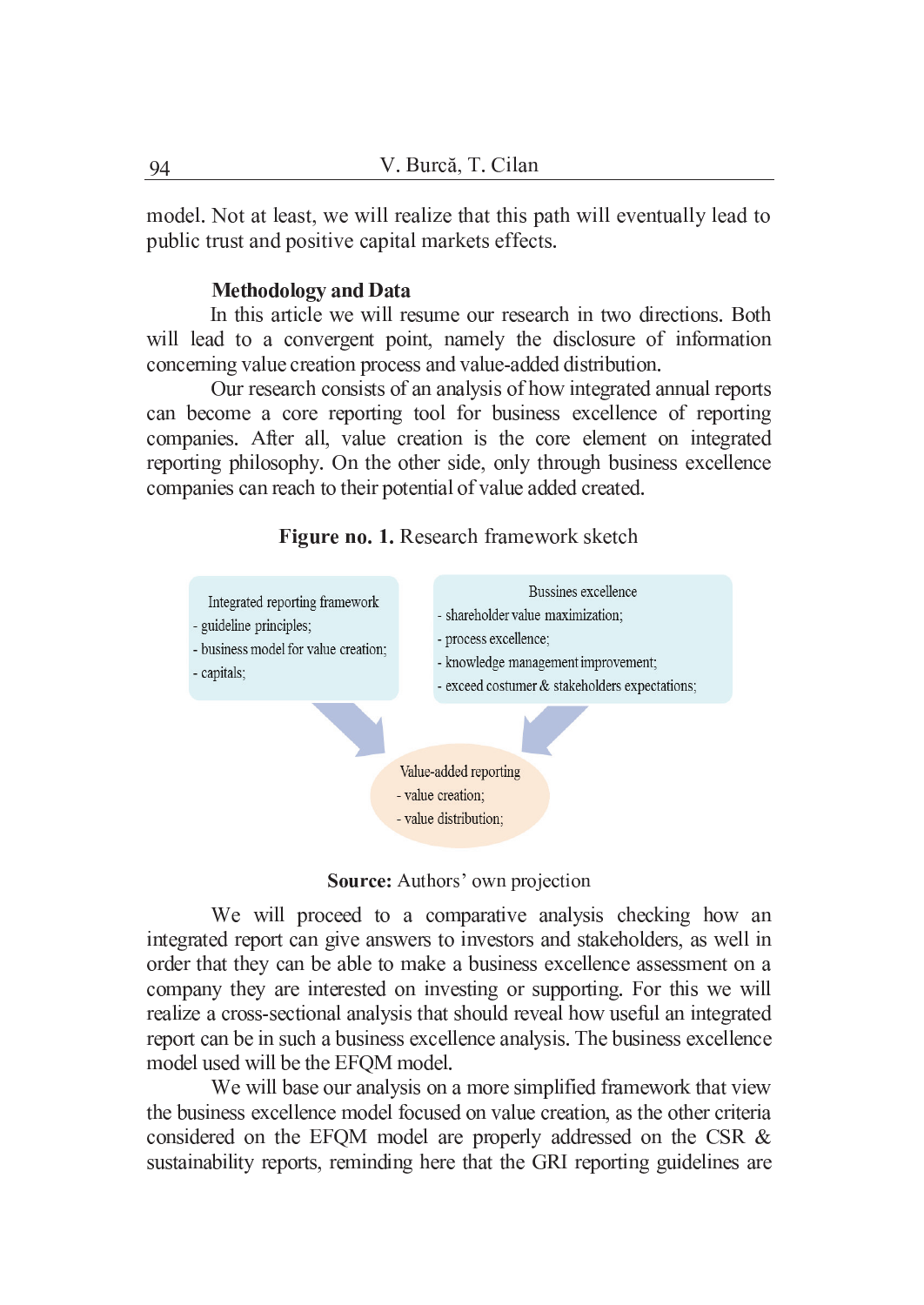extremely rigorous, well-structured on a high level detail and proper to be used as an alternative source of information for business excellence assessment of a company.

## Literature review

Business excellence is a complex concept that preoccupies nowadays all managers, shareholders and stakeholders. Business excellence is actually an extended perspective of total quality management, as it focuses not only customer satisfaction, but also to the other stakeholders of the company, with focus on process management and performance improvement (Kanji, 2002). This opinion can be easily reflected through the well-known models of business excellence, as by now they are few ones intensively referred to, such as: (i) Malcolm Bridge Excellence model (MBNOA), (ii) EFOM Excellence model, (iii) Deming Excellence model, (iv) Canadian Business Excellence model or (v) Australian Business Excellence model. The most referred models are the first two ones, but along the last years it has been underlined a slight evolution of Baldrige model towards the EFOM model (Brown, 2014). There is also a Romanian business excellence model, mainly derived from the EFQM Excellence model, namely Juran Excellence model.

All of these models are aimed to measure business excellence level for a company, models based each on specific set of criteria. The question is how such models are already reflected partially through already mandatory ISOs for specific industries and particular categories of companies, as for instance Zink (1998) emphasized, comparing the EFOM model with ISO 9000 requirements. We underline this aspect as such kind of overlapping is actually causing information cost increase, like is already continuously debated the problem of financial reporting that has to be done complying to different mandatory reporting frameworks.

# Business excellence and performance reporting

Overall, all those models are focused on measuring business excellence starting from several basic components, naming here the need of leadership on achieving business excellence, the customer focus, the need of strategic alignment, the role of organizational learning, innovation and improvement, the place of knowledge management, the ability of companies to develop and consolidate beneficial partnership relations, the process-oriented operational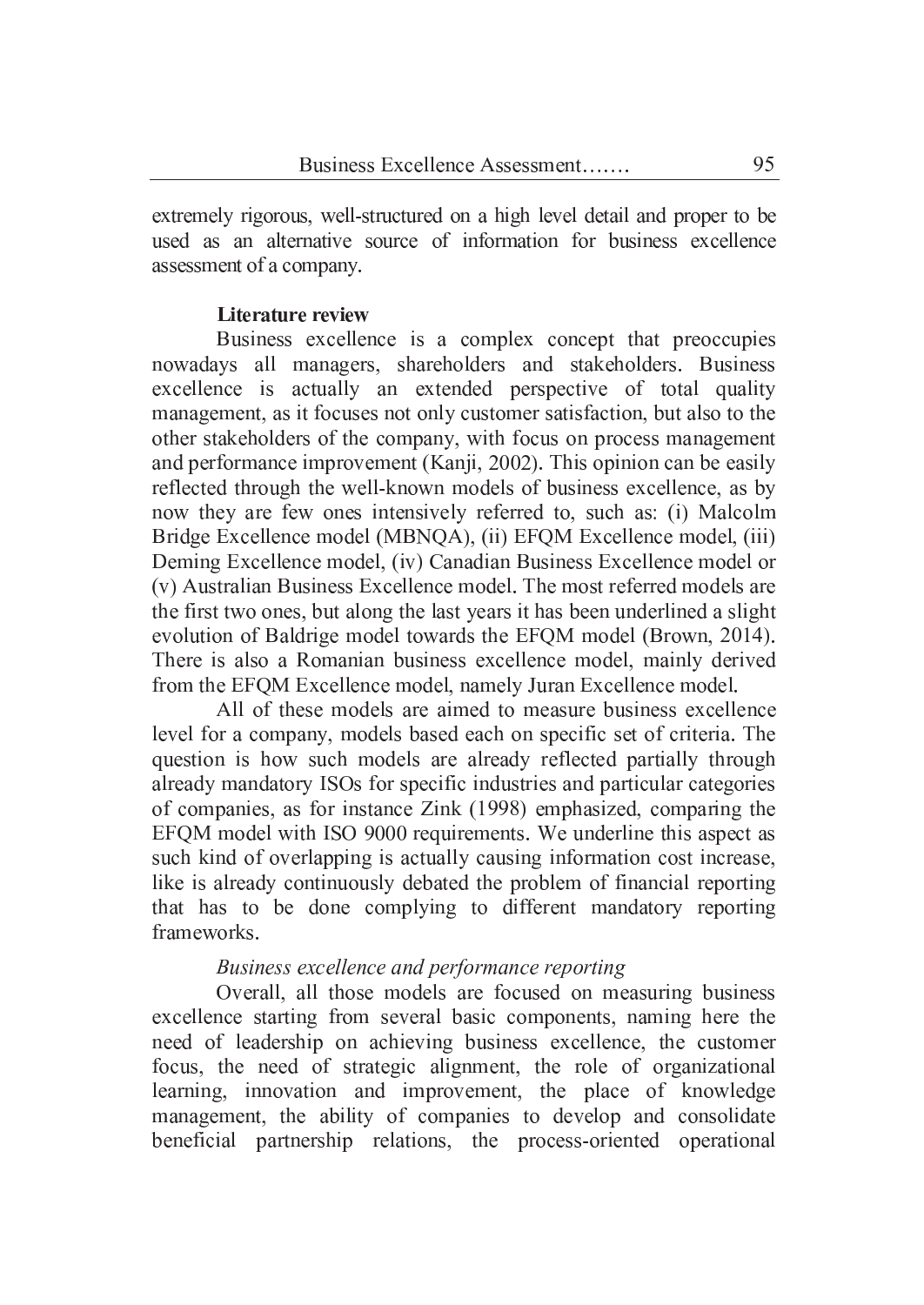improvements, social responsibility or the results focus (Porter  $\&$ Tanner, 2004).

All those models have in common the focus on financial and non-financial results, but with slightly different proportion. Results focus is actually split into several areas of analysis. More exactly, in case of Baldrige Malcom model, the results consist of product and process results  $(12\%)$ , customer-focused results  $(8\%)$ , workforcefocused results  $(8\%)$ , leadership and governance results  $(8\%)$  and financial and market results  $(8\%)$  (Brown, 2014). On the other side, the EFQM model focuses on results concerning human resources  $(9\%)$ , customer satisfaction (20%), CSR  $(6\%)$  and financial results (15%).

Even if those models do not focus mainly on financial information, which is actually normal in the actual context of really complex business model, we can admit that all aspects addressed have, directly or indirectly, financial implications for the reporting company. For instance, there is given high importance to customer satisfaction and human capital resources. But, as long as there is ensured a growing evolution of customer satisfaction results, the company can benefit of significant increase in revenue in time and will surely consolidate its market share. Same logic is if we refer to human capital impact on the financial results, as intangible assets like patents or processes improvements achieved will definitely lead to either growing revenues of cost savings. If we continue the same logic, we would realize that those elements cannot be analyzed separately, the organization being forced to build a system of knowledge management that ensure: knowledge transfer, a motivation system that determine the people to be involved in the project they are assigned, or a strategic thinking that should create an integrated approach of all company's projects following the core concepts and values the company share through its culture and policies.

There are voices that put in discussion, nowadays, the opportunity of recognizing the customer satisfaction as an asset in the balance-sheet (Dobroteanu, 2005). Also, they are some who claim that financial reporting model, that currently does not address properly the problem of human capital, should consider it as an asset in the balancesheet as well (Diaconu et. al., 2003; Feleaga and Malciu, 2004). But all of these latent assets cannot be addressed through an accounting standard as they do not comply with an asset definition. In spite of this, nobody will forbid companies to disclose additional information about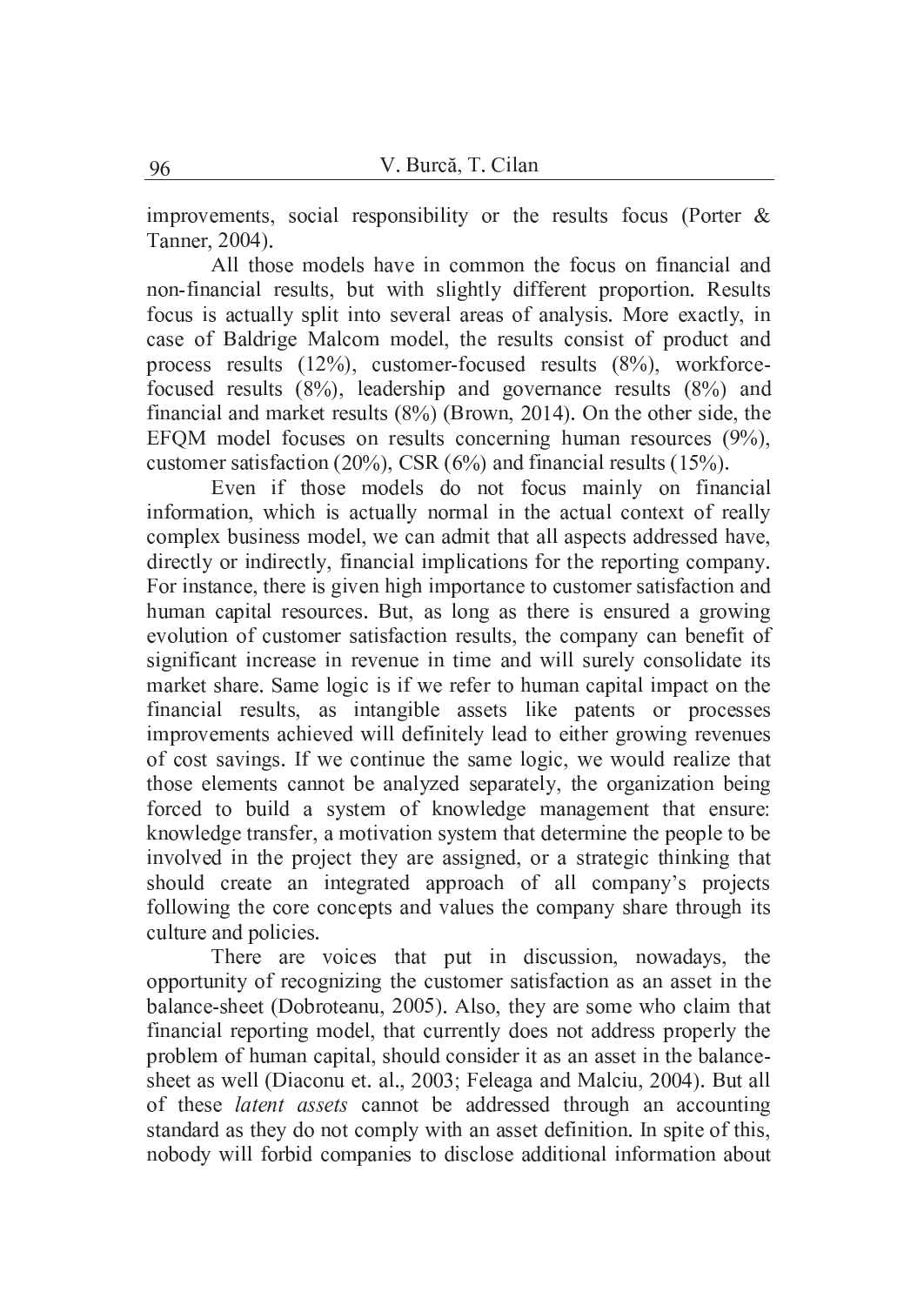those generators of economic benefits. On the contrary, they are encouraged to do so, but managers just stick to the old reason of financial reporting costs or even competitive costs.

Not the least, we underline the need of an approach between the financial reporting model and the management accounting model, that in some limits can bring benefits to the company, as long as aggregate information about financial results can be presented based on company's processes, together with potential cost savings and increasing revenues expected from the success of some major projects. Those can be completed with a longer list of traditional financial reporting lacks, such as: risk management model description, social balance sheet, environmental balance sheet, project-based profit and loss statement, synthetic balanced scorecard etc. All of these would imply an increase in corporate reporting costs, but the differentiation can be applied based on the voice of the costumer, in this case the voice of investors and the other stakeholders of the reporting company.

Even there is not agreed by now a global mandatory implementation of a non-financial reporting framework regulation, we foresee a favorable position of accounting standard-setters that will translate, in time, in more action towards a corporate integrated reporting model. A real proof of this direction is even the 95/2014/EU directive that mandate listed companies to complete the financial reporting model with non-financial information, as well.

# Business excellence through integrated reporting

The literature has discussed different forms of value creation reporting and business excellence assessment. From our point of view, even if by now it has been applied by a small number of companies, the integrated reporting framework respond properly to the considerations we've mentioned by now in the article. Indeed, integrated financial reporting would mean, not only revealing value added information, but disclosing the background behind the business results, as well. The results are analyzed, similar to the balance-scorecard model proposed by Kaplan and Atkinson (1998), from financial perspective, from customer satisfaction perspective, from process management perspective and from innovation perspective. But the focus does not fall on the financial perspective, through integrated reporting being established a balanced approach of all those perspectives. Even if they are voices that claim there is high risk those integrated reports can become core marketing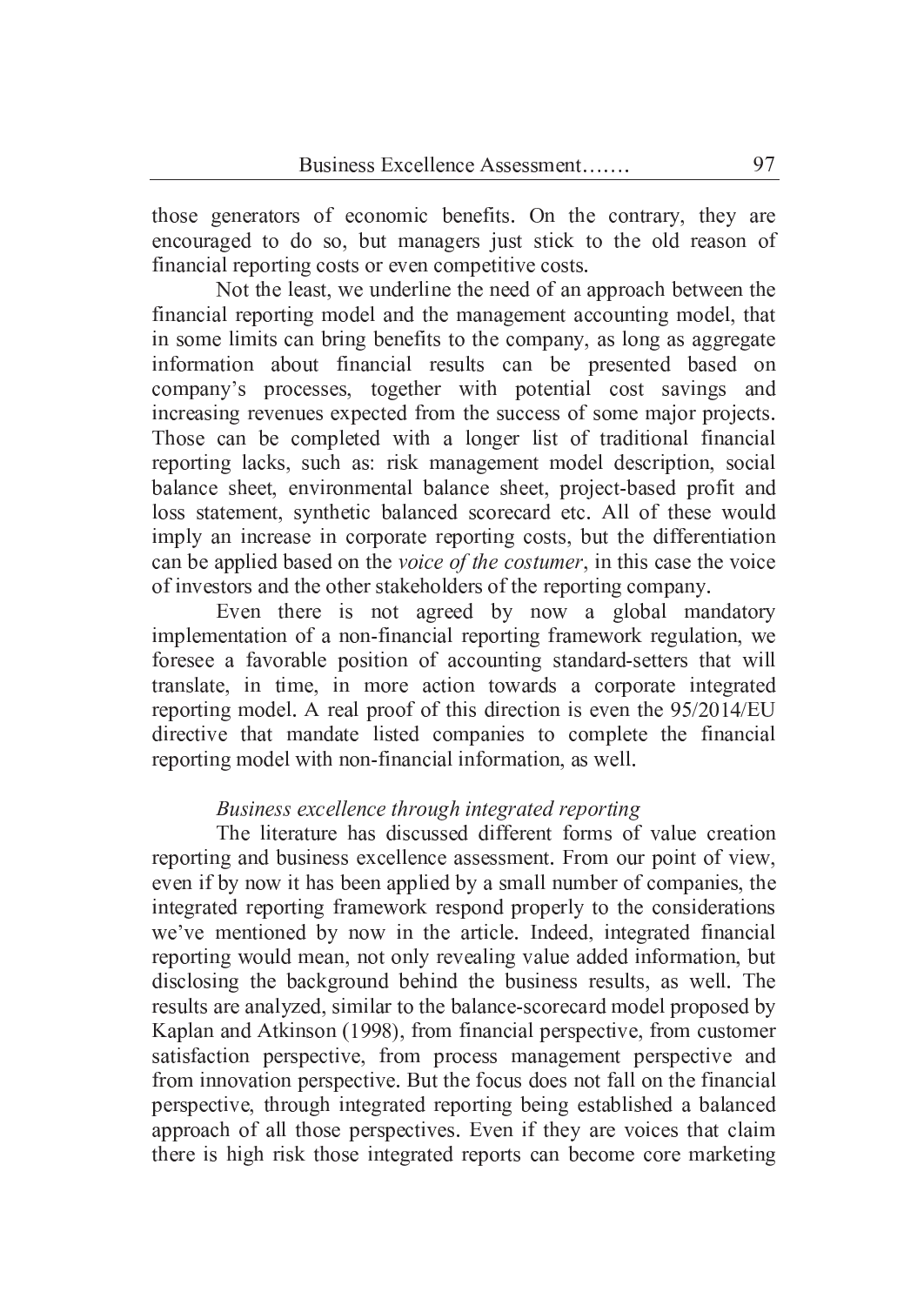tools for managers (Dumitru et. al., 2015), they can be extremely useful for investors and stakeholders.

Integrated reporting represent a brand new alternative to existing corporate reporting solutions, which promote not only a focus on information needs of the shareholders, but on the information needs of different stakeholders too. Eccles and Serafeim (2014) sustain, integrated reporting model does not only focus on revealing integrated relevant information on investment and financing process, but also give the opportunity to managers to align their strategies closer to shareholders expectation (shareholders engagements). Its philosophy circle around the need to disclose relevant and complete information regarding value creation model, as the main output an entity should achieve through its operating, financial and investments decisions.





Source: Kanji (2002), Measuring Business Excellence, p. 127

Through its concepts, guiding principles and content elements, IIRC framework give a clear image of how an overall picture of the potential of value creation of an entity should be. If we start from Kanji (2002) perspective on business excellence, integrated reporting framework could be a proper reporting framework solution for business excellence assessment.

Once those core elements are defined, business excellence measurement can be translated in shareholders' and stakeholders' satisfaction. As currently customer satisfaction is considered, not only a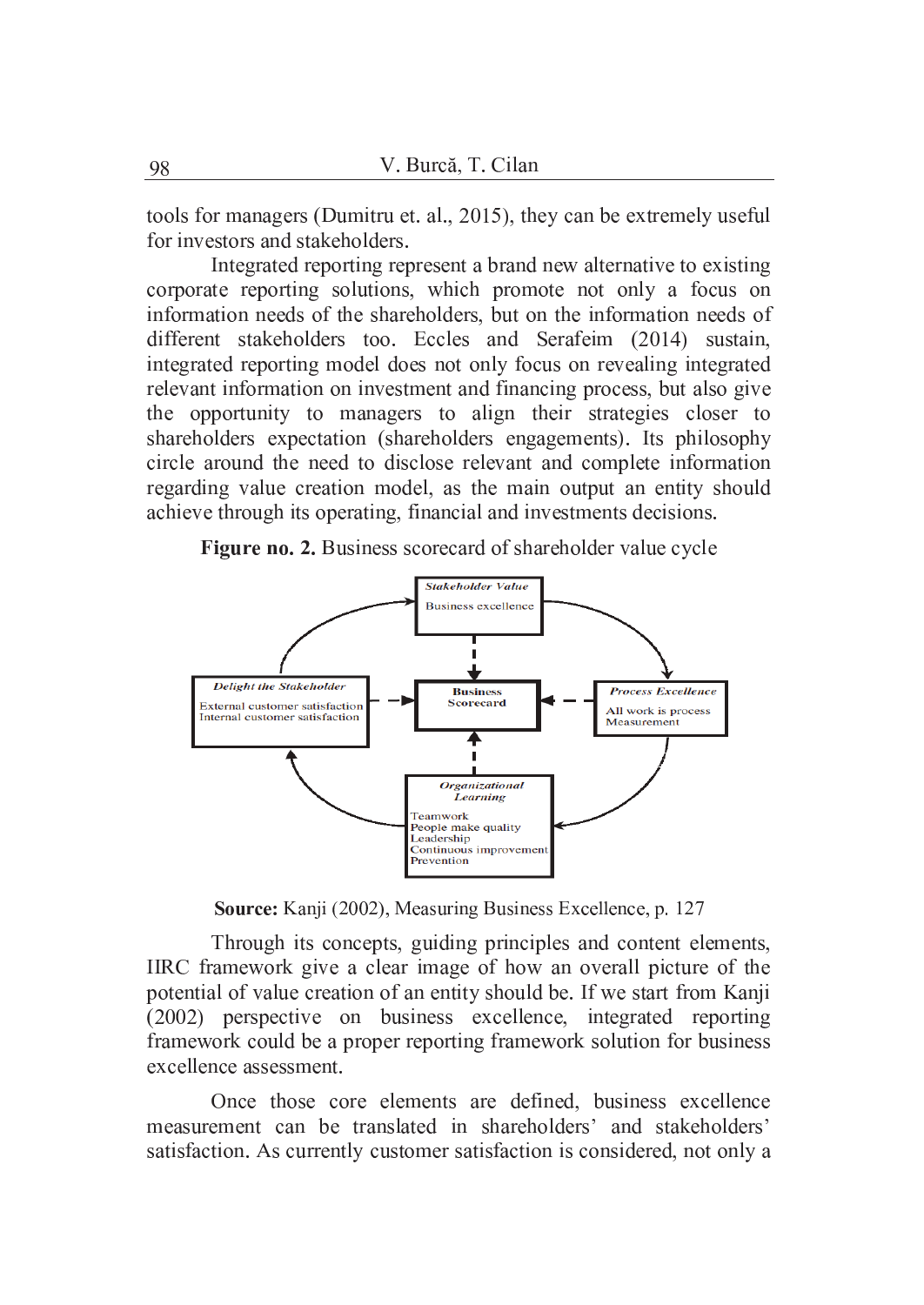premise for business excellence, but a criteria of entity's existence, we should focus on how business excellence models translate in shareholders' and other stakeholders' satisfaction. For instance, Kanji (2002) propose a business scorecard monitoring the excellence of a business model that consists of four dimensions, namely: shareholder value maximization, process excellence, knowledge management improvement and stakeholders delighting. But, eventually all those elements converge to one main goal, namely shareholder value maximization. Thus, achieving customer satisfaction would generate sales growth, the increase in sales can be transformed in valuable investment in processes and people, while the return on investment can lead to stakeholders delighting.

This means that financial and non-financial information are extremely important on valuing the elements of the business model. Integrated reporting framework even offer a general format of business model and how it should be analyzed, starting from a set of guiding principles and a content elements perspective. The framework is extremely flexible, recommending no predefined format of presentation or method of measurement. This is why this framework can work very well in conjunction with other reporting frameworks as is the case of GRI (Adams, 2013), or ISO standards (McKinley, 2010). On this direction we can remind even IIRC framework which sustain that an integrated report should be disclosed independent of a sustainability report as the objectives of the reports are different, the final users are different and the materiality of the information to be disclosed can differ significantly. There are even built already different versions of KPIs cross-reference between integrated reporting framework and those specific sustainability reporting frameworks.

Actually, the next scheme is relatively similar with Porter (2008) value chain analysis configuration, just that Porter's model is more function-based oriented as the value chain analysis process is actually a model used internally by each company. Additionally, integrated reporting framework just underlines the external environment impact, through the risk and opportunities section and is fundamentally based on a strategic view, rather than on an operation view.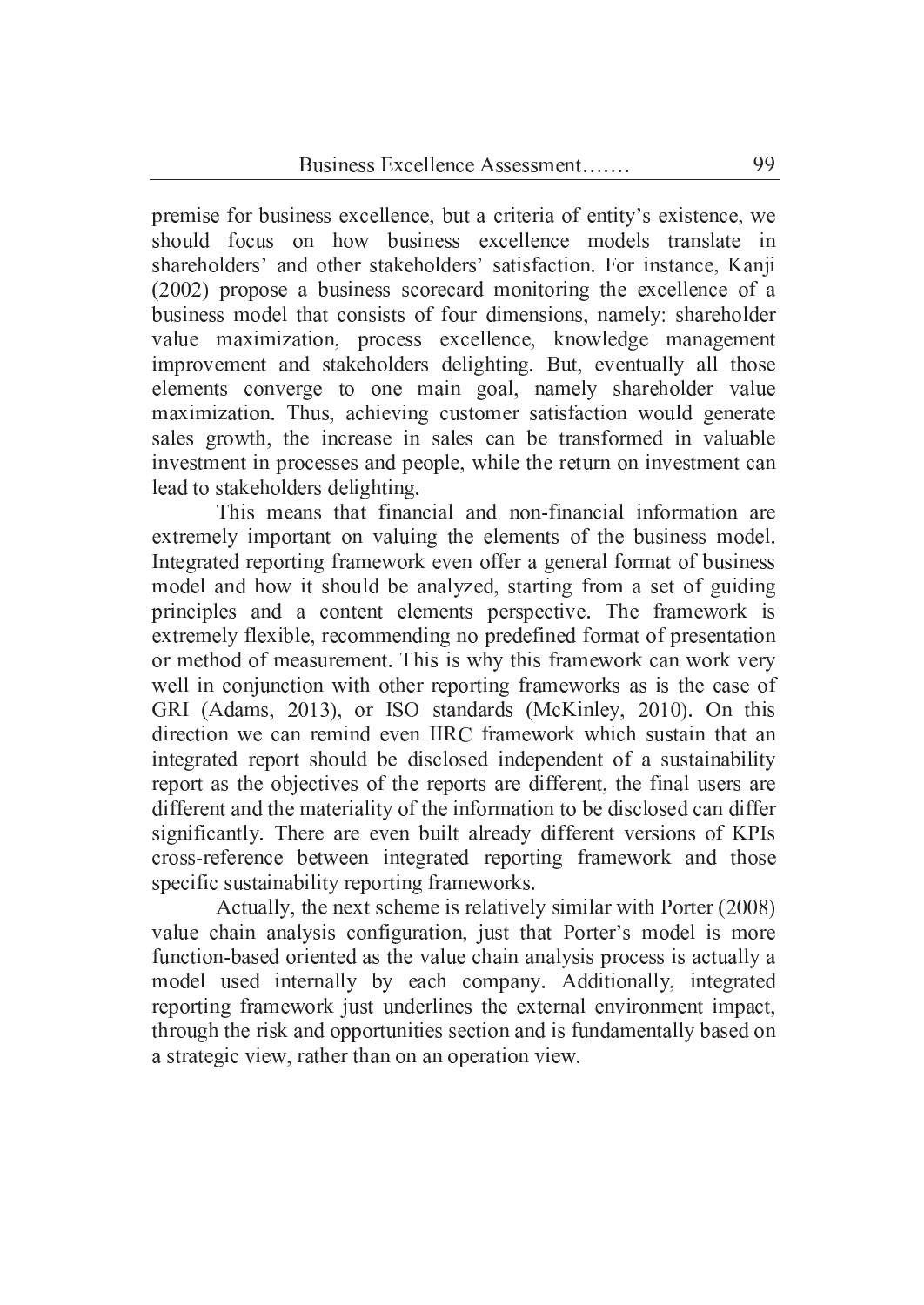

**Figure no. 3.** The value creation process

Source: The International <IR> Framework, p. 13

Overall, core concepts of  $\langle IR \rangle$  reflect the objective of an integrated report, the means used to obtain the value added and, of course, the processes combining the capitals and leading to value added creation. What is admitted, even by IIRC, is the classification of the capitals in the different categories mentioned before, based on the specific of the activities run by the reporting entity. But, at the end, as shown even on the value creation process scheme above, this classification should not influence fundamentally. What we can see as an impact would be the specific of function processes that can differ from one type of capital to another, and the externalities that can differ based on the different processes in place.

The entire value creation process is really simple. In order to be transparent and tell clearly the story of value creation behind, entities should disclose the resources available to be affected for the management strategies, should depict the external environment profile relevant to its mission and vision, should describe the influence of stakeholders and external environment on entities value creation capability, should identify the risks and opportunities and should describe reliably, concisely and consistently the business model configuration, and reveal the processes and mechanisms behind the transformation of the input capitals into output capitals.

Integrated reporting is based on seven guideline principles  $(IRC, p. 5)$ :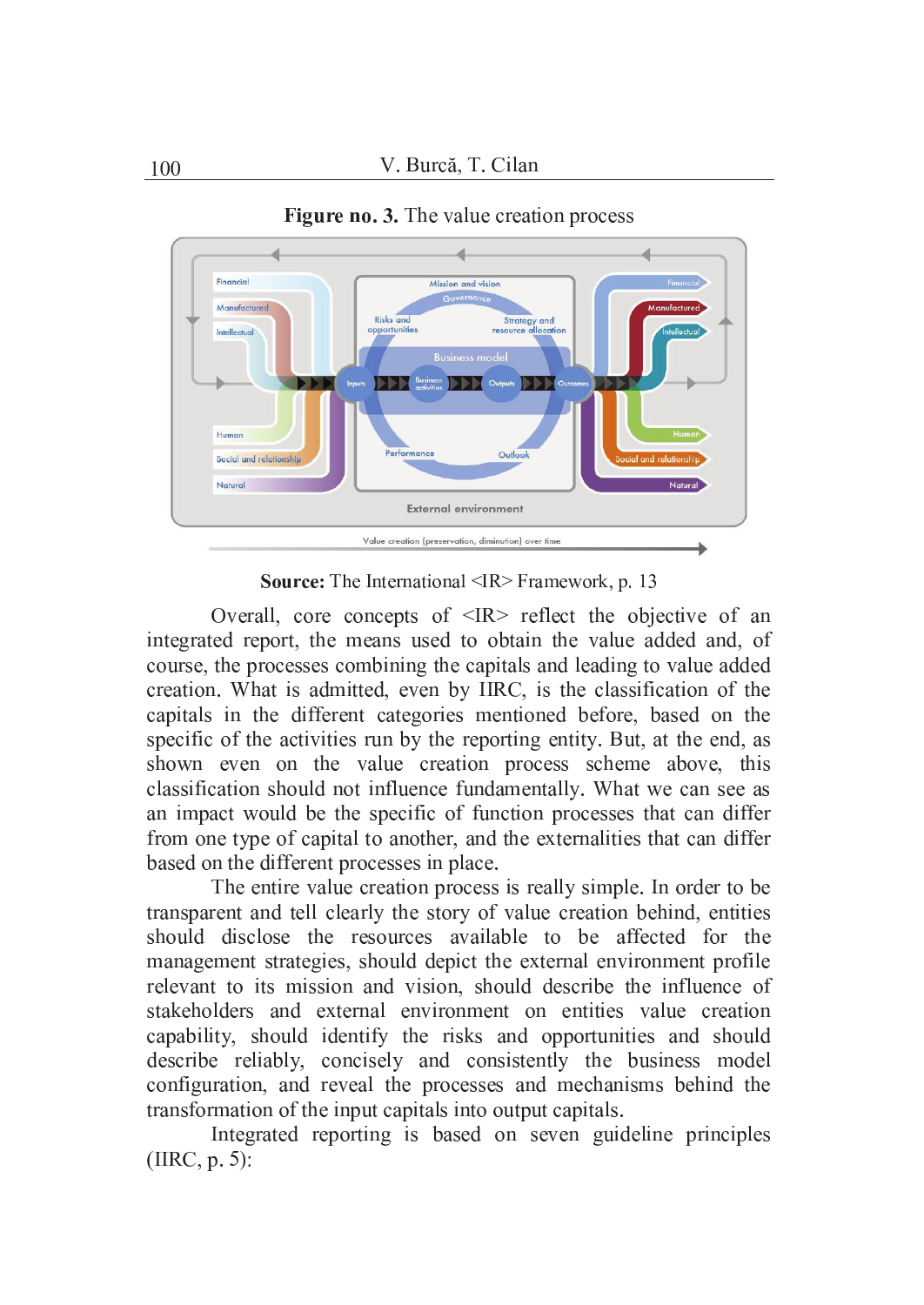- $\triangleright$  strategic focus and future orientation
- $\triangleright$  connectivity of information
- $\triangleright$  stakeholder relationship
- $\triangleright$  materiality
- $\triangleright$  conciseness
- $\triangleright$  reliability and completeness
- $\triangleright$  consistency and comparability

Those guiding principles, actually illustrate the wider view of value, promoted by IIRC framework, where the value creation is not analyzed only from the perspective of value added created for shareholders, but the value added created for the stakeholders and society, too. It is essential to underline the fact that this reporting framework addresses not only to long-term investors, but to short-term and medium-term shareholders and stakeholders also, leading an integration of thinking among investors.

It is really important the connectivity of information, as the value created is based on the concomitant use of six categories of capital (financial capital, manufactured capital, intellectual capital, human capital, social and relationship capital and natural capital). It is essential that the managers realize that focusing only on the extensive/intensive use of one capital would not generate a positive impact of the processes on financial performance. That is why, integrated reporting promote a more balanced management of capital, not as is the case of traditional model, oriented especially on financial results, but neglecting the other categories of capital. Overall, integrated reporting is actually showing that an entity is able to create internal (shareholder) value only in positive correlation with the value they can create value for the environment it operates in.

Concerning the capitals involved on the integrated reporting, we have to emphasize the fact that the difference between integrated reporting framework and financial reporting framework is actually referred to some extremely controversial elements like is the case of intellectual capital accounting (intellectual property, organizational capital), human capital reporting (expertize, experience and capabilities of the employees), or social and relationship capital reporting (brand, reputation). From the personal point of view, wonderings regarding reporting those special categories of capital still persist in case of social capital and it is really hard to evaluate the advantage that an entity has,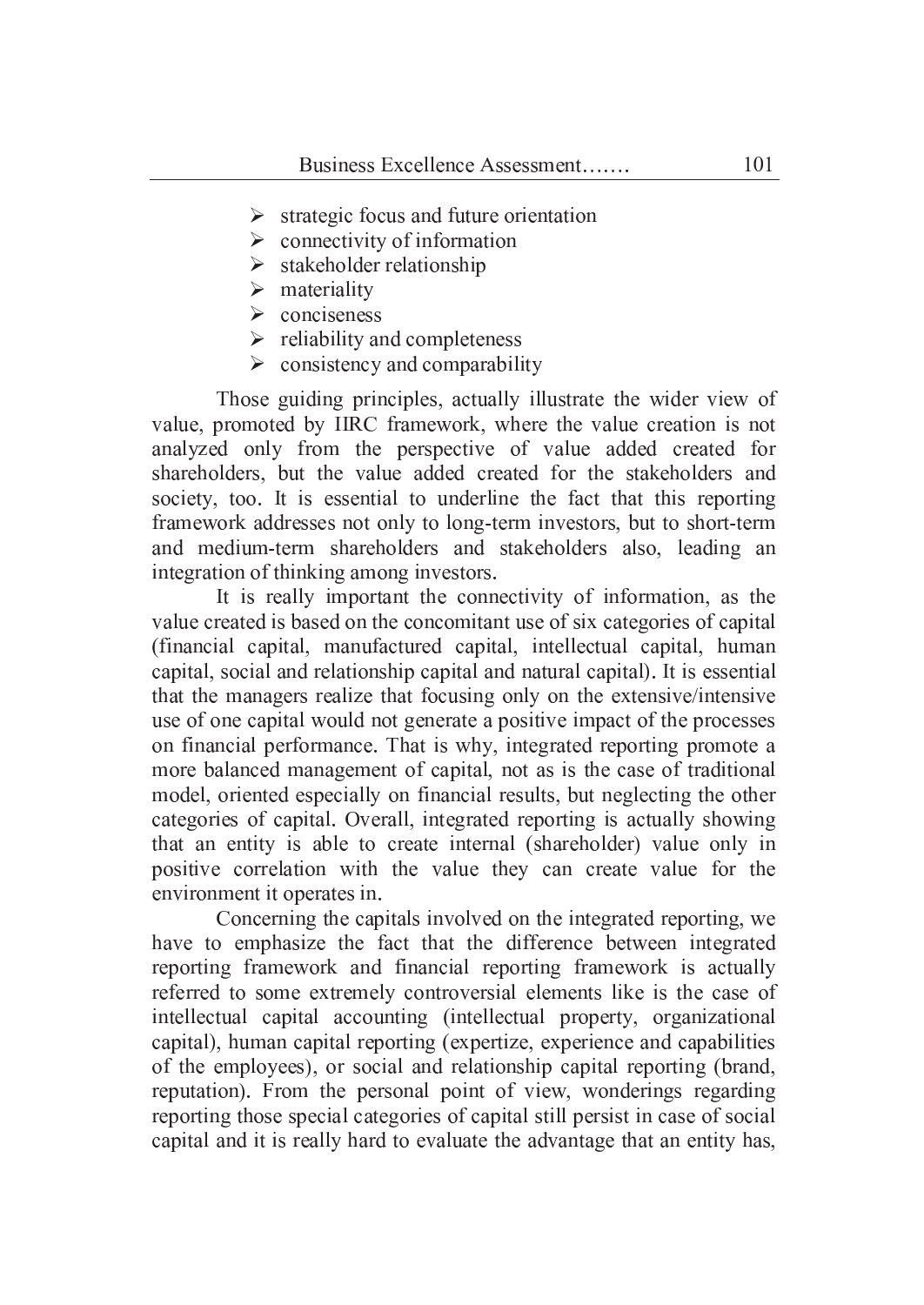as a consequence of its own system of procedures, its own culture, or the management alignment to the shareholders engagements.

Stakeholder relationship is fundamental on setting up an efficient communication process, between the managers on one side and the stakeholder on the other side, with the aim of reducing as much as possible information asymmetry. The power of this relation is already explained through *legitimacy theory* and *stakeholders theory*, which just underline the dependences between an entity and its external environment. This means that, as long as the entity is able to explain clearly its strategic view to all stakeholders, management will get support from the entire society, or at least will not meet constraints raised by different stakeholders. That is why we subscribe to those who believe that a value added statement is urgently needed to become mandatory for all listed and big companies, disclosing information of value creation and value distribution. That is why integrated reporting is again seen as a model for the future corporate reporting system configuration.

Managers have to give great attention to information characteristics like: materiality, conciseness, reliability, completeness, consistency, comparability, as practice regularly claims that integrated reports are extremely voluminous and sometimes ambiguous. This is because of various application of materiality principle that gives them the opportunity to present the information in their favor (narrative *reporting*) using different techniques of impression management (Jones,  $2010$ ).

Information about organizations overview is useful to establish the institutional framework an entity has set up to create and improve continuously the internal value adding processes. Beside this, shareholders and stakeholders should be aware of the boundaries of the internal environment that can be managed towards strategies implementation. But, in order to establish the limits of the boundaries between the external environment and the internal environment, there should be revealed also information about the internal environment configuration, together with the mechanism, the processes, the procedures and the organizational culture. Once external environment and the business model are defined, the managers should report information about the risks the entity is exposed (historical risks with immediate or future effect on the entities performances and expected risks rising from actual proposed strategies). All these being set up, in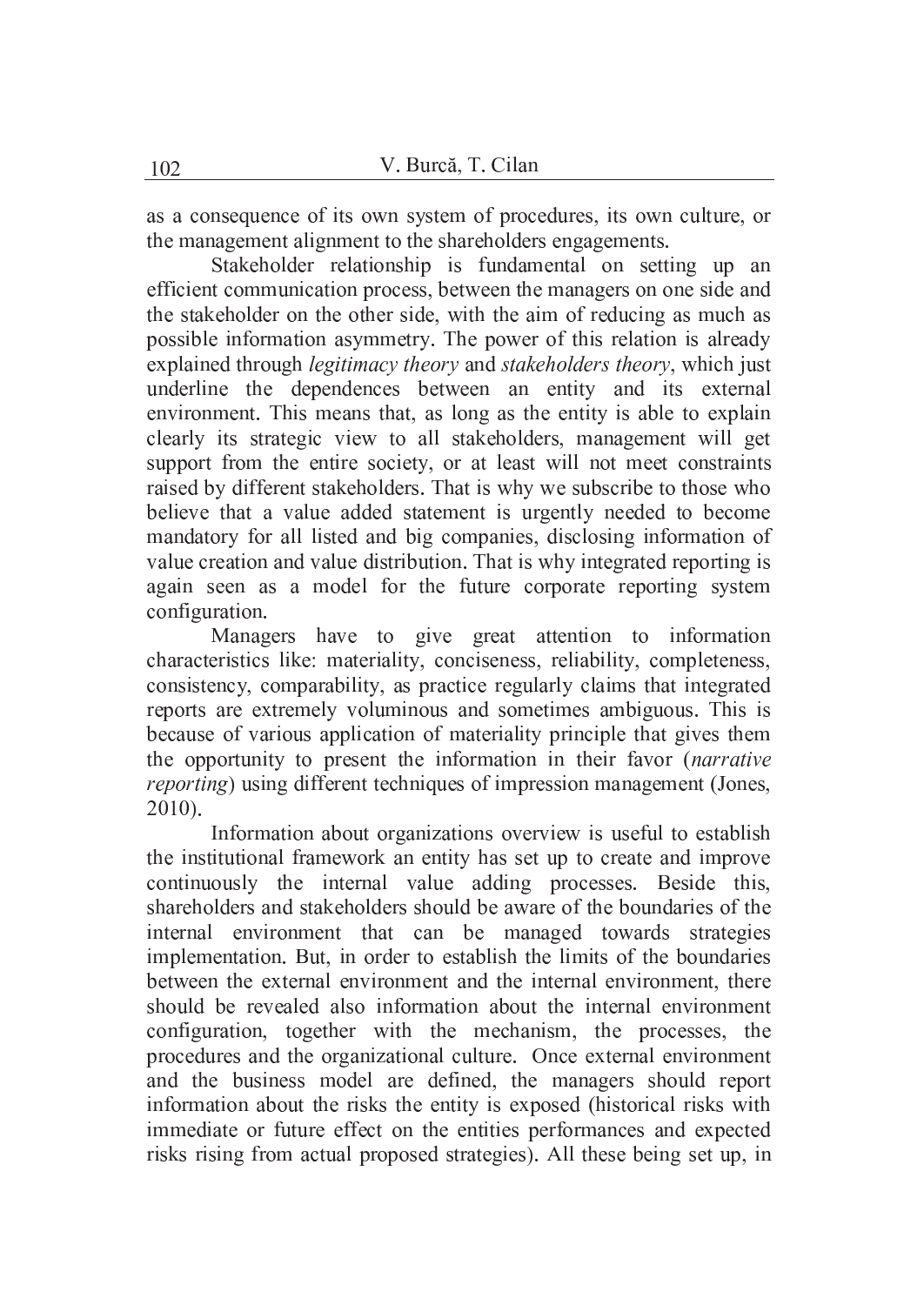strong relation with the management strategy, the stakeholders can decide on the effectiveness of management actions considering the overseen opportunities. We would consider the last, but not the least the governance mechanisms that are really important when we talk about the monitoring system of the management team on a continuous way, so that significant gaps between managers actions and strategy confirmed by shareholders to be corrected on time.





Source: USB (2012), What is "Integrated Reporting"?, p. 3

An integrated report is designed in order to provide information about (IIRC,  $p.5$ ):

- $\triangleright$  organizational overview and external environment
- $\triangleright$  governance
- $\triangleright$  business model
- $\triangleright$  risks and opportunities
- $\triangleright$  strategy and resource allocation
- $\triangleright$  outlook
- $\triangleright$  basis of presentation

In the end, business excellence should translate into positive impact for shareholders and stakeholders as well. Important is the way managers communicate, not only the value creation, but the value added distribution as well. Only this way, the entity can be sure of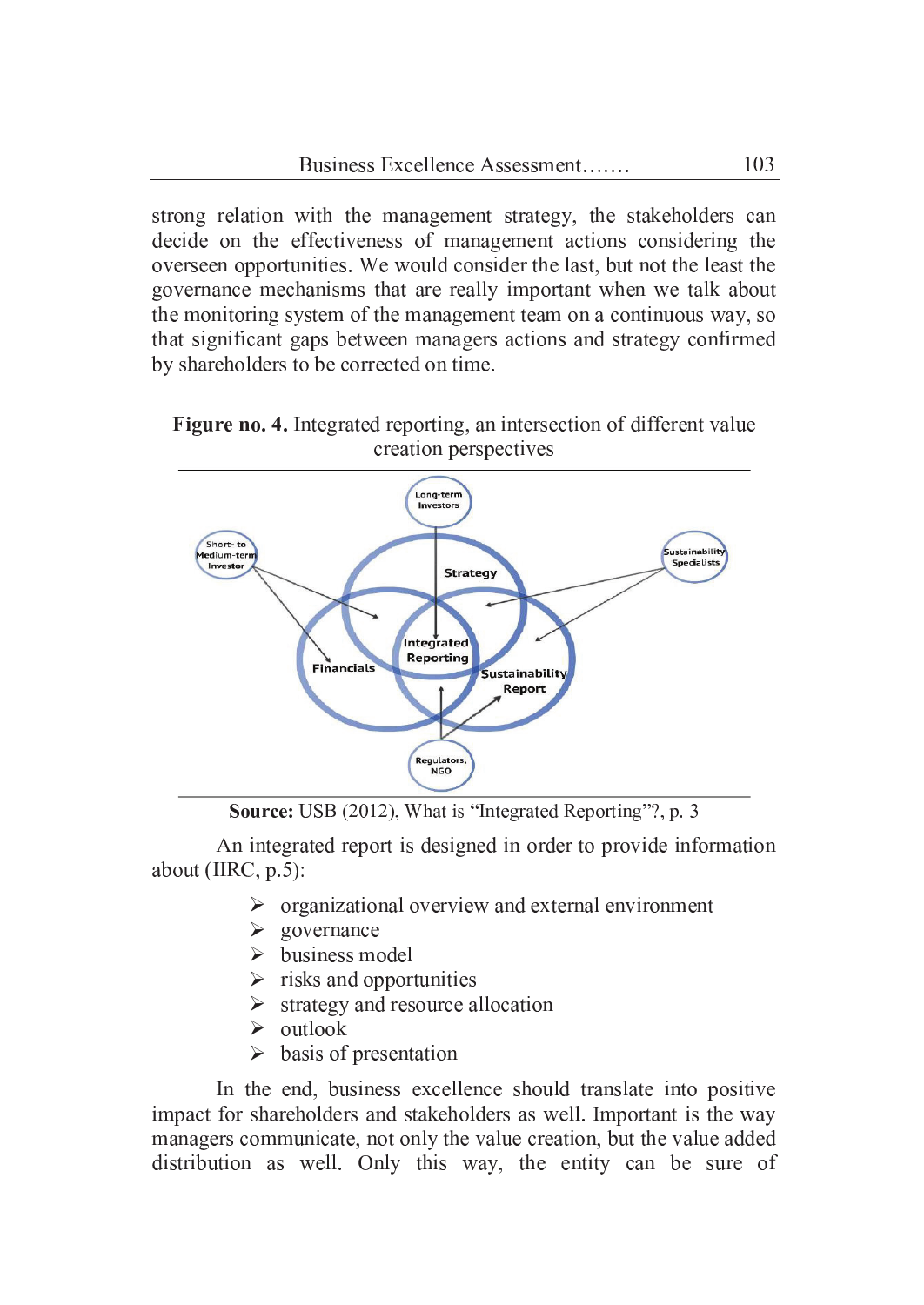shareholders and stakeholders support and the managers can use the capitals of the entity. We underline this fact as we are talking not just about traditional forms of capital (financial capital, natural capital, manufactured capital), but also about a refined concept of capital that means intellectual capital, human capital and social capital too. All those categories of capital need stakeholder's commitment to the management strategic plans. This way the public trust can be reestablished, the investors can regain their confidence on capital markets and the KPIs will become relevant for the decision process.

## **Results and discussion**

The base of the integrated reporting model is the  $\langle IR \rangle$ framework, issued on December 2013, after about 3 year of public consultation, starting from a pilot program including 140 companies, from 26 countries. A significant increasing number of companies implementing the <IR> reporting framework have been encountered especially in the period 2013-2014. Even thought, this framework was implemented only by a small number of companies'. This reporting model is voluntary for all companies worldwide, except the case of the listed companies on Johannesburg Stock Exchange (JSE) which are mandated to publish yearly an integrated report. The reason is that managers, investors and stakeholders do not have yet a clear image on the balance between the cost inquired to prepare an integrated report and the benefits derived from such an option. Indeed, there is small literature on this area, as IIRC reporting framework is relatively new. Even more, we believe there has not yet been revealed the usefulness of the integrated annual reports, like is the case of integrated reports that can be used on the business excellence assessment, by analysts and investors.

We have underlined until now that, through business excellence, companies aim for value creation maximization. On the other hand, we have clearly emphasized that integrated annual reports are actually addressing, in a financial perspective, the flow of value creation process. The question is how useful is an integrated report on assessing business excellence for a company and which are the limits of this reporting model. That is why we need to integrate the information disclosed by the integrated annual report into the business excellence model scorecard. For this we will refer to EFQM model, in case of Coca Cola HBC Company.

104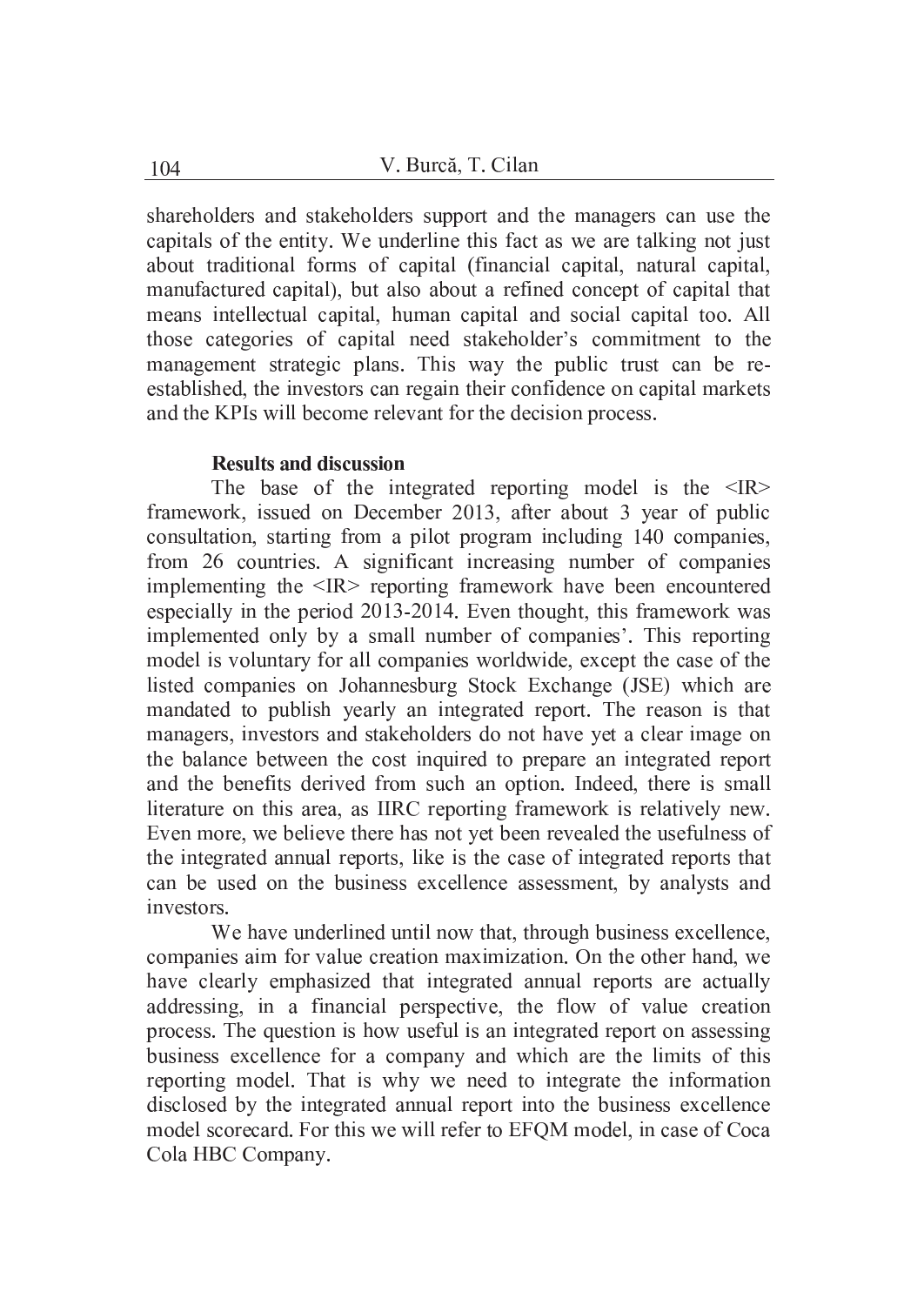| <b>Criterion</b>                 | Weighting<br>(%) | Number of<br>sub-criteria | Sub-criteria<br>weighting |
|----------------------------------|------------------|---------------------------|---------------------------|
| Enabler criteria<br>Comprising:  | 50               |                           |                           |
| 1. Leadership                    | 10               | 5                         | Equal                     |
| 2. Policy and strategy           | 8                | 4                         | Equal                     |
| 3. People                        | 9                | 5                         | Equal                     |
| 4. Partnerships<br>and resources | 9                | 5                         | Equal                     |
| 5. Processes                     | 14               | 5                         | Equal                     |
| Results criteria<br>Comprising:  | 50               |                           |                           |
| 6. Customer results              | 20               | $\overline{2}$            | 6a 75%                    |
|                                  |                  |                           | 6b 25%                    |
| 7. People results                | 9                | $\overline{2}$            | 7a 75%                    |
|                                  |                  |                           | 7b 25%                    |
| 8. Society results               | 6                | $\overline{2}$            | 8a 25%                    |
|                                  |                  |                           | 8b 75%                    |
| 9. Key performance<br>results    | 15               | 2                         | Equal                     |

| <b>Tabel no. 1.</b> The European Model for Business Excellence |  |  |  |
|----------------------------------------------------------------|--|--|--|
|                                                                |  |  |  |

Source: Porter & Tanner, Assessing Business Excellence.

A guide to business excellence and self-assessment, Elsevier, p. 165

The EFQM model is a business excellence model issued by the European Foundation for Quality Management, mean not only to build a solid culture of TQM on a company level, but also to increase European industry competitiveness on a regional scale. The set of criteria behind the model scoring, concentrate on the enablers and on the results as well, are reflected in table no. 1. On its bases stay the flow that explain the results through organization processes, processes run and continuously improved by human capital organization's resources. That is why the processes and the human capital are placed in a central position of the model.

On the other side, we can easily realize that this business excellence model can be properly described through the integrated annual reports. The diversity of the information disclosed by the integrated report can provide a business excellence profile of the reporting company, using a smart format of presentation, focused on graph presentation, narrative disclosure techniques, information materiality and information connectivity. EFQM model consist of a set of 9 criteria, which is divided into other 32 sub-criteria.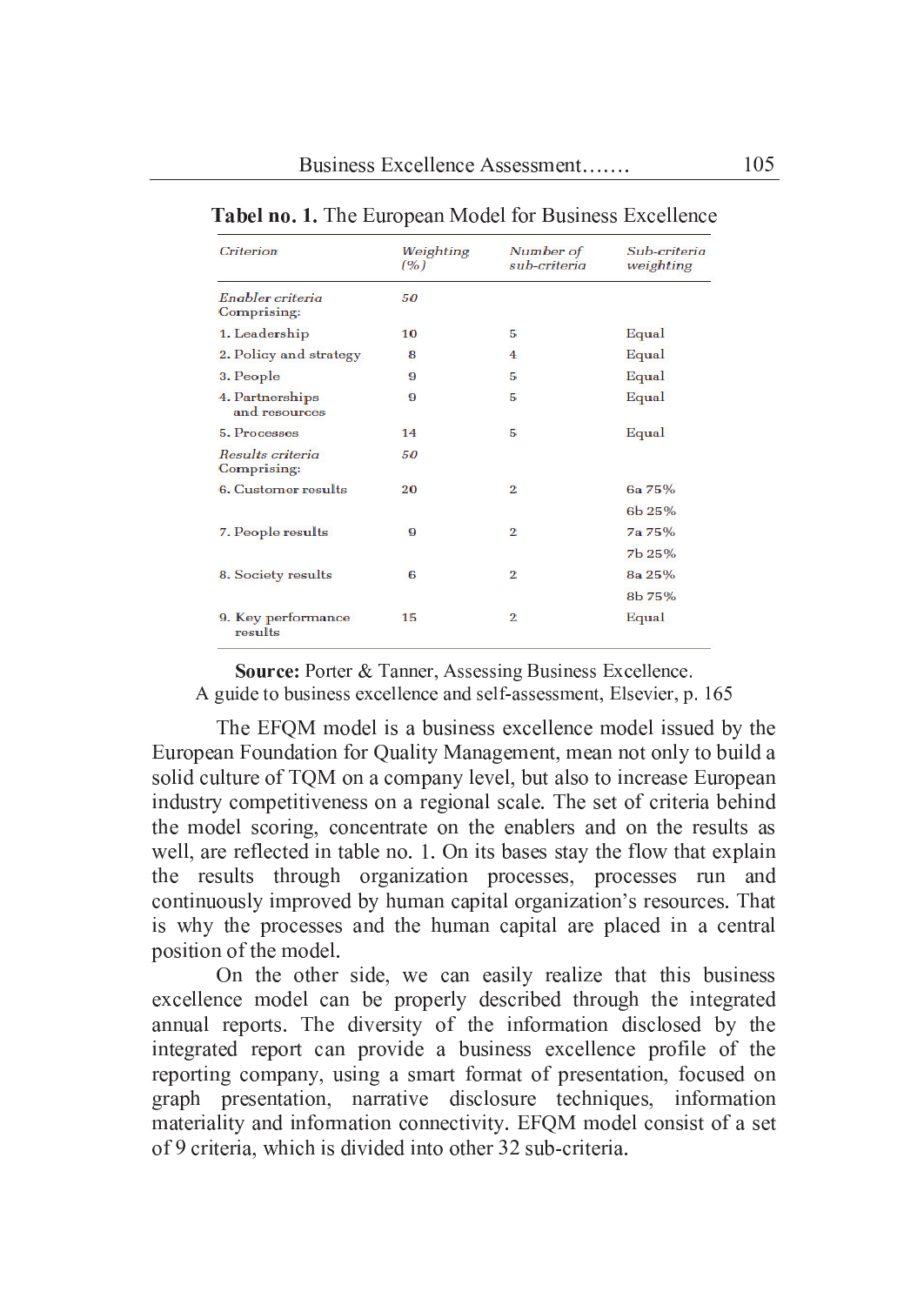Cross-sectional analysis between information disclosed by integrated reports and information disclosed by self-assessment report/ feedback report reveal, from our perspective, show the limits of the integrated report, as it provide relevant information for business excellence assessment only in terms of value creation and business strategic analysis. In this equation, the human capital and the innovation potential are essential, as they are enablers of value creation.

It is obvious that an accurate image of a business model excellence scorecard can be depicted only starting from an external audit mission, led by specialists. We also know that integrated report content is really flexible, impossible to be somehow standardized. But this does not mean that investors or other stakeholders are not able to build an overall profile on the business excellence level a company has reached. We would actually see this approach as being a new perspective of integrated report analysis, as every investor, analyst or other stakeholder objective differs when analyzing and interpreting the information disclosed by the integrated report. On those circumstances, we would encourage managers to continue disclosing not only an integrated report, but sustainability and CSR reports as well, because those corporate reporting tools diverge once the objective of analysis does not address only value creation and distribution.

From our point of view, the marked cells in table no. 2 underline a conceptual connection between the elements included in the EFQM model and the Integrated Reporting framework. Overall, all resulted element from the cross-sectional analysis are valid, that their validity differ based on each industry or company particularities, except the marked ones which are general and should be seen in every integrated report. For instance, an integrated report addresses the model of company governance, extremely useful on company's efforts to preserve its assets and affects its resources effectively and with respect to all legal requirements. But the governance model does not necessarily follow up customer satisfaction.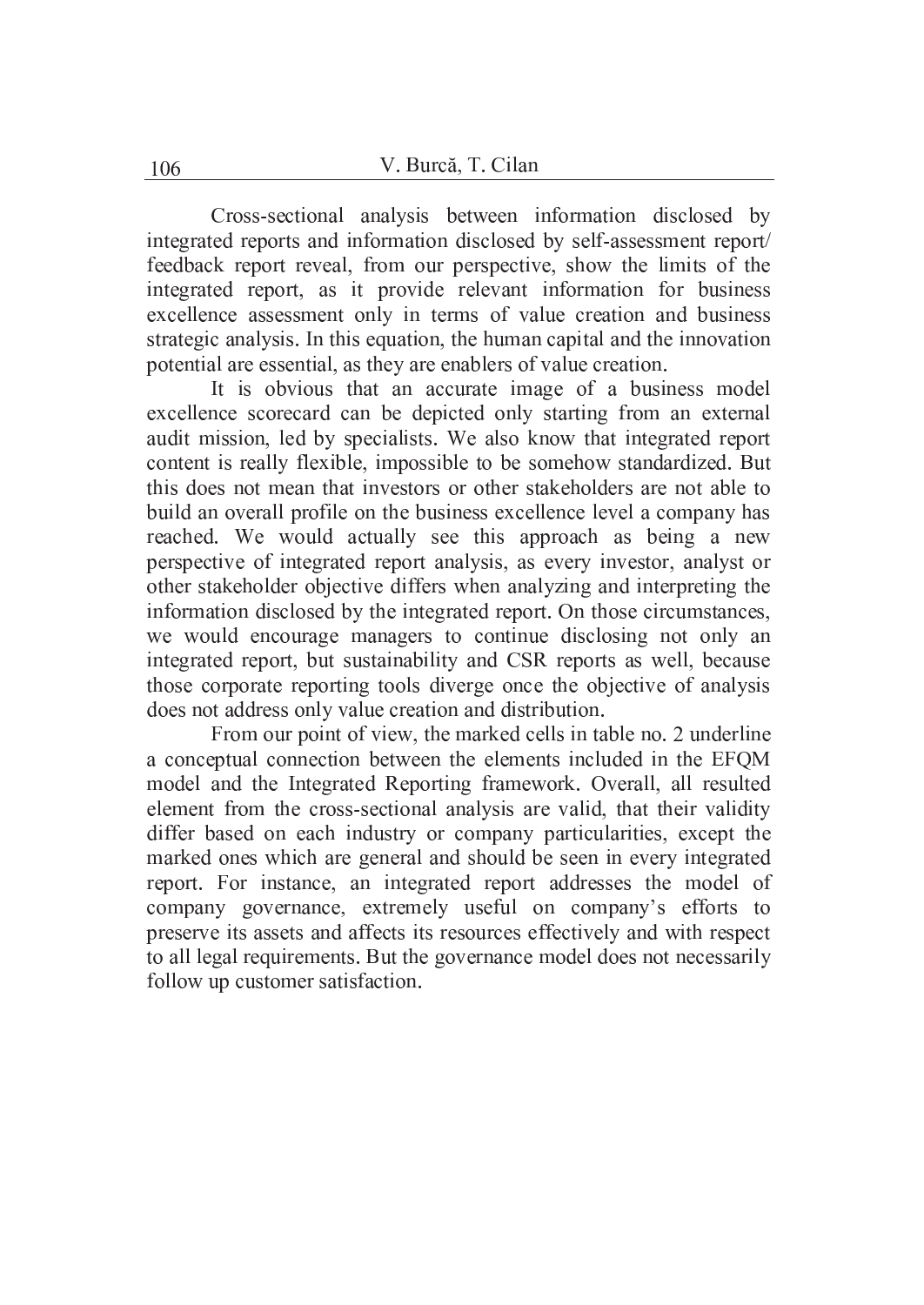|                   |                         |                                                     | <b>EFQM</b> model results |                          |                  |                 |  |  |
|-------------------|-------------------------|-----------------------------------------------------|---------------------------|--------------------------|------------------|-----------------|--|--|
|                   |                         |                                                     | People                    | Customer<br>satisfaction | Partner<br>ships | <b>Business</b> |  |  |
|                   | <b>Content elements</b> |                                                     |                           |                          |                  |                 |  |  |
|                   |                         | Organizational overview<br>and external environment |                           |                          | X                | X               |  |  |
|                   |                         | Governance                                          |                           |                          | X                | X               |  |  |
|                   |                         | <b>Business</b> model                               |                           | X                        |                  | X               |  |  |
| Integrated report |                         | Strategy and resource<br>allocation                 | X                         |                          |                  | X               |  |  |
|                   |                         | Performance                                         | X                         | X                        |                  | X               |  |  |
|                   |                         | Outlook                                             |                           |                          |                  | X               |  |  |
|                   |                         | <b>Basis of presentation</b>                        |                           |                          |                  | X               |  |  |
|                   |                         | <b>Capitals affected</b>                            |                           |                          |                  |                 |  |  |
|                   |                         | Financial capital                                   | X                         |                          | X                | X               |  |  |
|                   |                         | Manufactured capital                                |                           | X                        |                  | X               |  |  |
|                   |                         | Intellectual capital                                | X                         | X                        |                  | X               |  |  |
|                   |                         | Human capital                                       | X                         |                          |                  | X               |  |  |
|                   |                         | Social and relationship<br>capital                  |                           |                          | X                | X               |  |  |
|                   |                         | Natural capital                                     |                           |                          | X                | X               |  |  |

Tabel no. 2. Cross-sectional analysis on EFQM model versus <IR> framework

#### Source: Authors' own projection

The section of the EFOM model, addressing the problem of excellence in company's workforce, reveal information not only on human capital and company's potential of innovation, but also information concerning leadership and excellence culture consolidation. This section is only partly addressed in the integrated report, with focus on human capital impact on the value creation process and the policies the company set up in order (financial motivation, promotion, professional training and formation). This section depend on the industry the company activates, as we cannot compare an IT company with a manufacturing company, as in a manufacturing plant the processes can be standardized usually, while the contribution of a software programmer is unique for a project progress. What is fundamental in both perspectives is the need of communication that is hard to be measured and usually is kept as internal information. If we would sum up leadership weighting  $(10\%)$  with people weighting  $(9\%)$ and people results weighting  $(9\%)$ , we would realize that human capital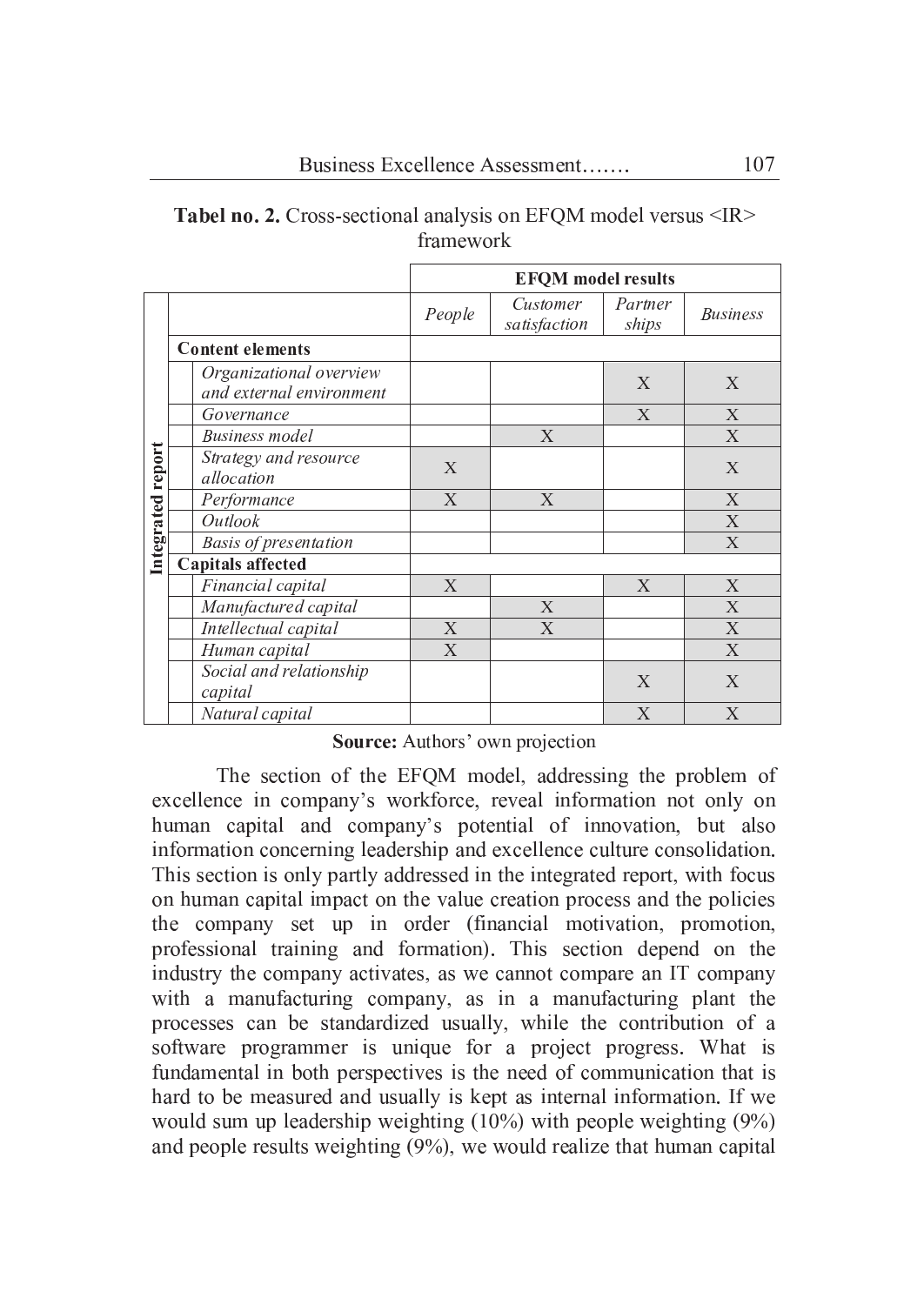resources are the most important element of the EFQM model. The situation is similar for the other business excellence international model, reason why we would think for a profile model construction that bases not only on information disclosed by the integrated report, but also on information revealed through CSR and sustainability reports.

Customer satisfaction is the core element of all TQM model, but this is not the same situation for EFQM model, as its weighting sum up only 20%. This is explainable as the objective of customer satisfaction means not only to meet customer expectation, but even to exceed them, objective achievable only through a strategic and operational quality planning, focused not on detection, but on prevention. That is why, we would dare to say that those 20% for customer satisfaction actually can go over 30%, as customer satisfaction means compliance with manufacturing processes (referred to manufactured capital), plus drastic Sigma methodology) and continuous (Kaizen philosophy)  $(Six)$ improvement of the processes (referred to intellectual capital). This area represent a limit of the integrated reports, as project improvements reporting imply a high risk of losing the competitive advantage a company has in relation with its concurrence.

In the context of a globalized economy, the problem of developing and consolidating partnership relations and using efficiently and effectively the resources, is fundamental. Talking about partnership relations is as we talk about company's chances to grow sustainable, especially in the light of growing efforts of supply chain optimization. Here the companies are willing to share plenty of information with the stakeholders, in terms of strategic projects and perspectives of development and consolidation. But that information is limited, in the integrated reports, to information that can facilitate value creation and can create public trust about the company's viability. This section, similar with the section addressing the social reality of the company, can be fulfilled much more properly based on environmental and social reports that are even regulated by financial reporting standard-setters, as an integrated report will present this information from a strategic point of view that should lead to an underlining of a positive scenario of the company in terms of value creation and risk management optimization.

In the same area of interest they are the relations between the managers, investors and the other stakeholders. On this direction, integrated reporting model promote managers engagements, representing a form of stewardship culture on the light of the new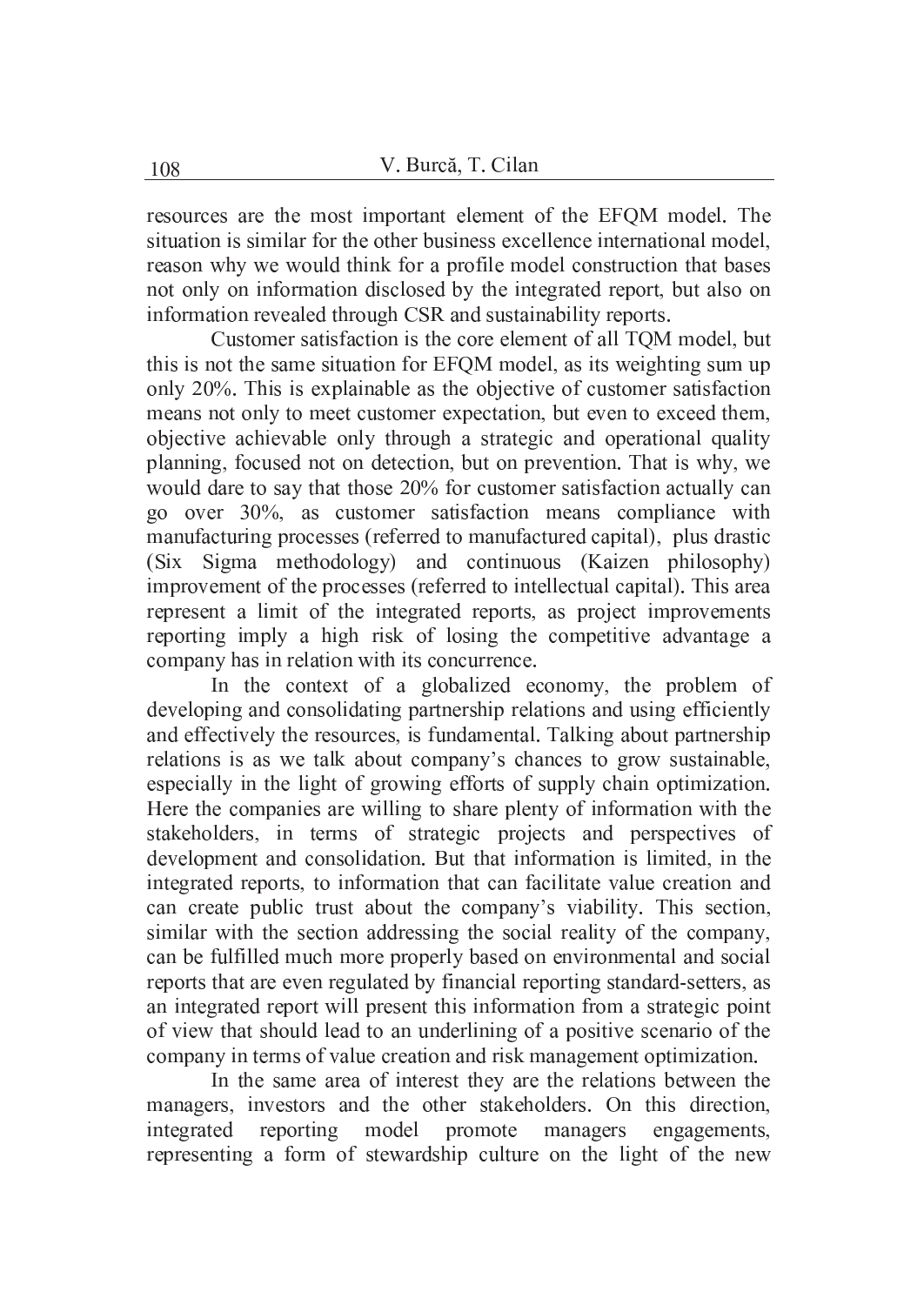corporate reporting model. Only this way, managers can gain investors and we would say, more important stakeholder's support, on implementing company's objectives. The question that still remains open is how accurate the data disclosed by the integrated reports are. There is solution on this direction as well, consisting of auditing those reports against several assurance standards like AA1000 Accountability Principles Standard, or ISAE 3000 Assurance Engagements other than Audits or Reviews of Historical Financial Information. But those standards are watching only to ethical considerations, procedural issues, planning aspects or information quality requirements (Lungu, 2013).

The area in the EFOM model that discusses the business model of a company is well-drawn in an integrated report, along its entire content. Actually, this area is concerning the dissemination of financial and non-financial information disclosed by an integrated report. An integrated report achieves to make up a story behind the financial figures with the help of the non-financial information. The integrated report can describe the combination of capitals considered by a company in order to achieve the targeted results. It is particularly designed in order to underline the positive aspects of the management activity, concerning financing, investment and operations decisions. Overall, the business results disseminated on the integrated report reduce to the business model presented on a prospective and visionary/ strategic perspective that implies an efficient resources allocation, in uncertain economic, social and environmental context.

Instead, the integrated report is offering conclusive, but limited, information on the technology used by the company as well, in order the gain customer's trust. Also, there is small volume of information revealing knowledge management considerations, because of competitive advantage preservation. This is another limit of the integrated reports, as through knowledge management processes, company's viability can be ensured. Moreover, improvements encountered on local facilities cannot be properly replicated globally, or even regionally, as there is not an efficient system of knowledge transfer.

If we change our perspective analysis to look on the integrated report usefulness through the lens of EFOM model, as a possible angle of underlining some points of improving the integrated reports structure, we would realize that all core elements of the business excellence model should result in shareholder value maximization and equitable value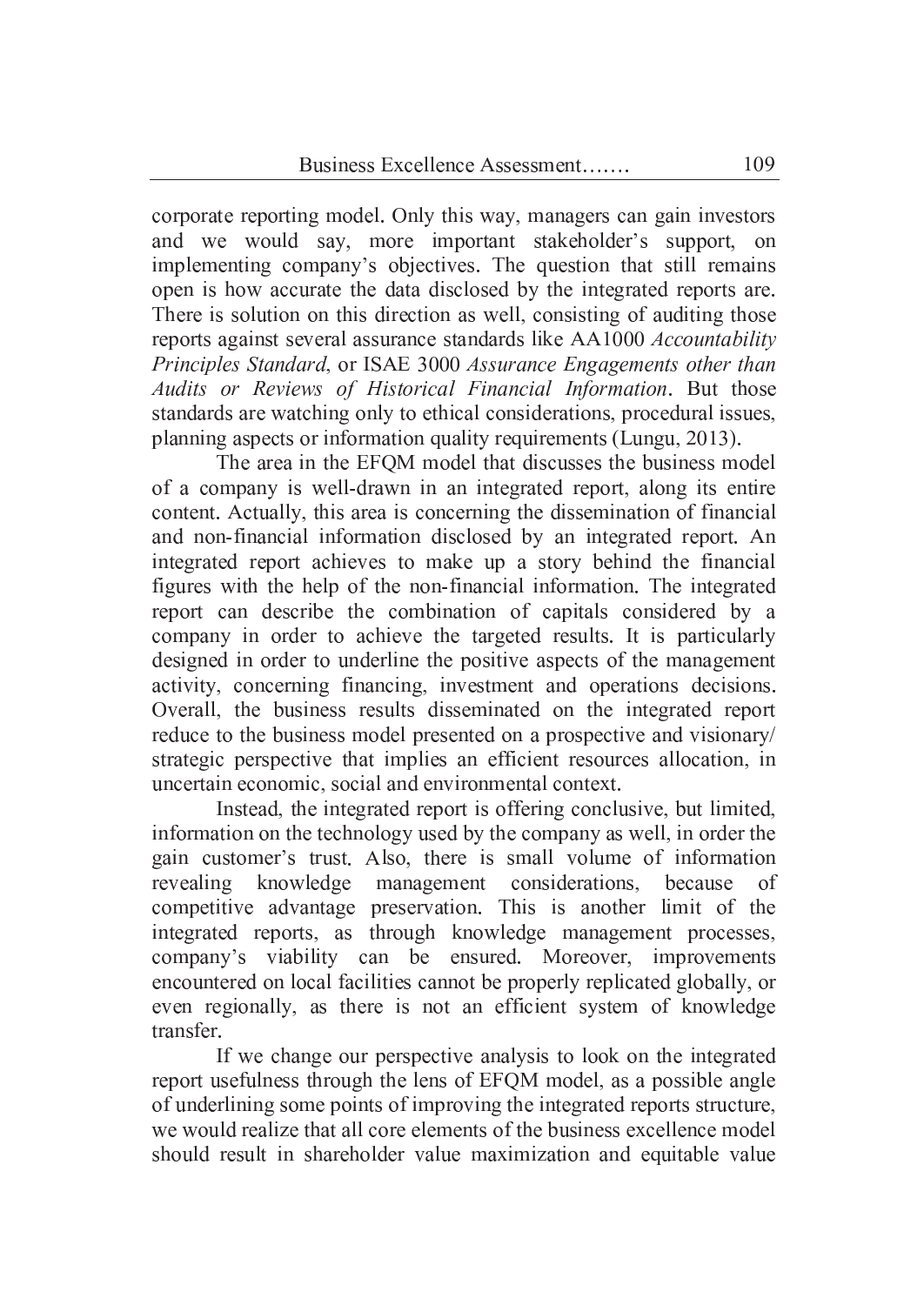added distribution to its enablers. On these circumstances, as the content of an integrated report is relatively flexible, the stakeholders and the investors can use business excellence models as referential to interpret better the information disclosed by the integrated report. If the guideline principles mentioned in the <IR> framework refer to the content of an integrated report and the format the information is presented, EFQM model show us a possible model of information analysis and interpretation. Thus, the investors and the stakeholders could analyze the integrated reports beyond the traditional review of an integrated report, by focusing on:

 $\triangleright$  efficiency and effectiveness of management's policies;

o the analysis should not limit to the traditional financial ratios, or even to the extended set of traditional and value-based ratios, as non-financial information can give relevant clues to the reader concerning potential economic growth determined by the intangible assets, the human capital, or by the business process reengineering projects;

o the results analysis has to be done on a wider time perspective as different functions of the company, design various improvement projects for which the return on investment (ROI) can be calculated only based on the entire lifetime project, or along the complete cycle of a process;

o business results can be defined as the consequence of human capital productivity and business processes' efficiency; it is essential that value creation determinants should be studied in strong correlation, with focus on training programs effects on workforce productivity, innovation capabilities and improvement initiatives;

> customer satisfaction impact on company viability an value creation process capabilities;

o meeting customer expectations is not enough anymore nowadays, but exceeding costumer expectations, as industry certification standards require, like is the case of VDA requirements, valid for German automotive industry; that is why the integrated report should be looked for forward-looking non-financial information that would clarify company's perspectives of viability;

o in order to exceed costumer expectations, the company has to go beyond its internal processes and resources, by building partnership relations in order to gain economies of scale and build public trust: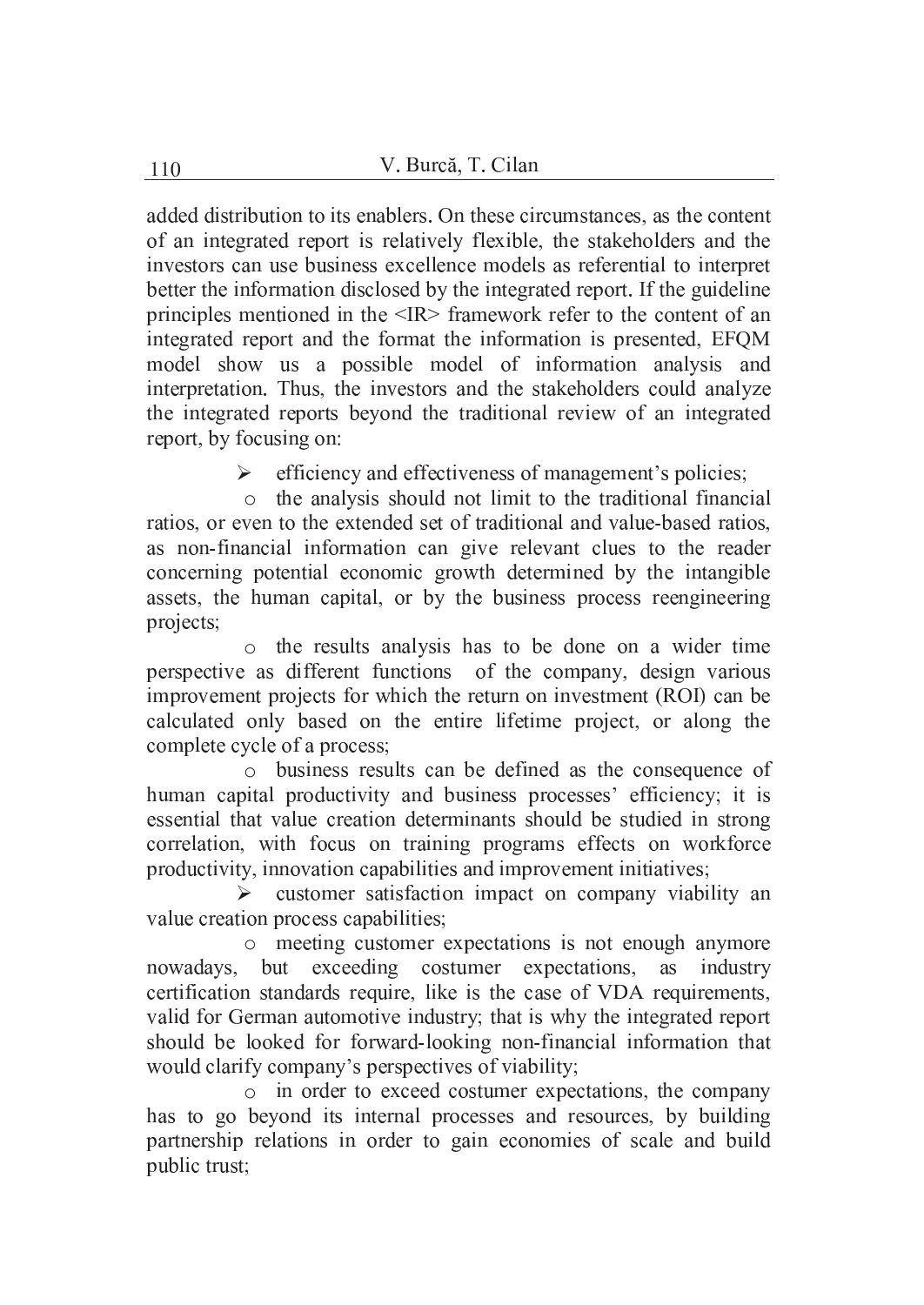leadership and premises for development  $\blacktriangleright$ and consolidation of a culture for improvement; it is extremely important the managers' vision on the business model and company's ability to run an effective strategic planning of the business, in order that all human resources are deeply involved and motivated to run successfully the task assigned within company's portfolio of improvement projects;

 $\triangleright$  realistic process-based management, starting not only from investors an stakeholders expectations, but considering aggregate historical performance information as well;

human capital development and motivation policies, like  $\triangleright$ HR professional training programs;

 $\blacktriangleright$ intellectual capital capitalization knowledge and management optimization, as it could translate into a consolidated competitive advantage, even a technologic monopoly;

- $\triangleright$  increasing learning curve and innovation capabilities
- $\blacktriangleright$ corporate social responsibility.

Overall, we can realize that an integrated report can be seen as a part of the self-assessment report done by the managers of a company enrolled on a business excellence award contest. But this will not minimize its value relevance as long as the information disclosed by the integrated reports are randomly cross-checked or completed with other sources of information.

# **Conclusions**

Aiming for business excellence is part of every company's way of existence. The secret for each company is its organizational culture for excellence and the measure its people follow it. As Collins (2007) has defined business excellence, starting from an empirical analysis of some American companies, realities such leadership phenomenon, excellence culture development and consolidation, competitive advantage management, or sustainability thinking implementation, can be considered central pillars in the definition of the successful path to business excellence. But the concept of business excellence is extremely complex, dynamic and subjectively measurable. That is why the solutions raised along the last decades are controversial and sometimes even dual.

It is obvious that business excellence assessment, no matter the business excellence model used, can be fairly and accurately realized only starting from the conclusions of an external audit, like there are such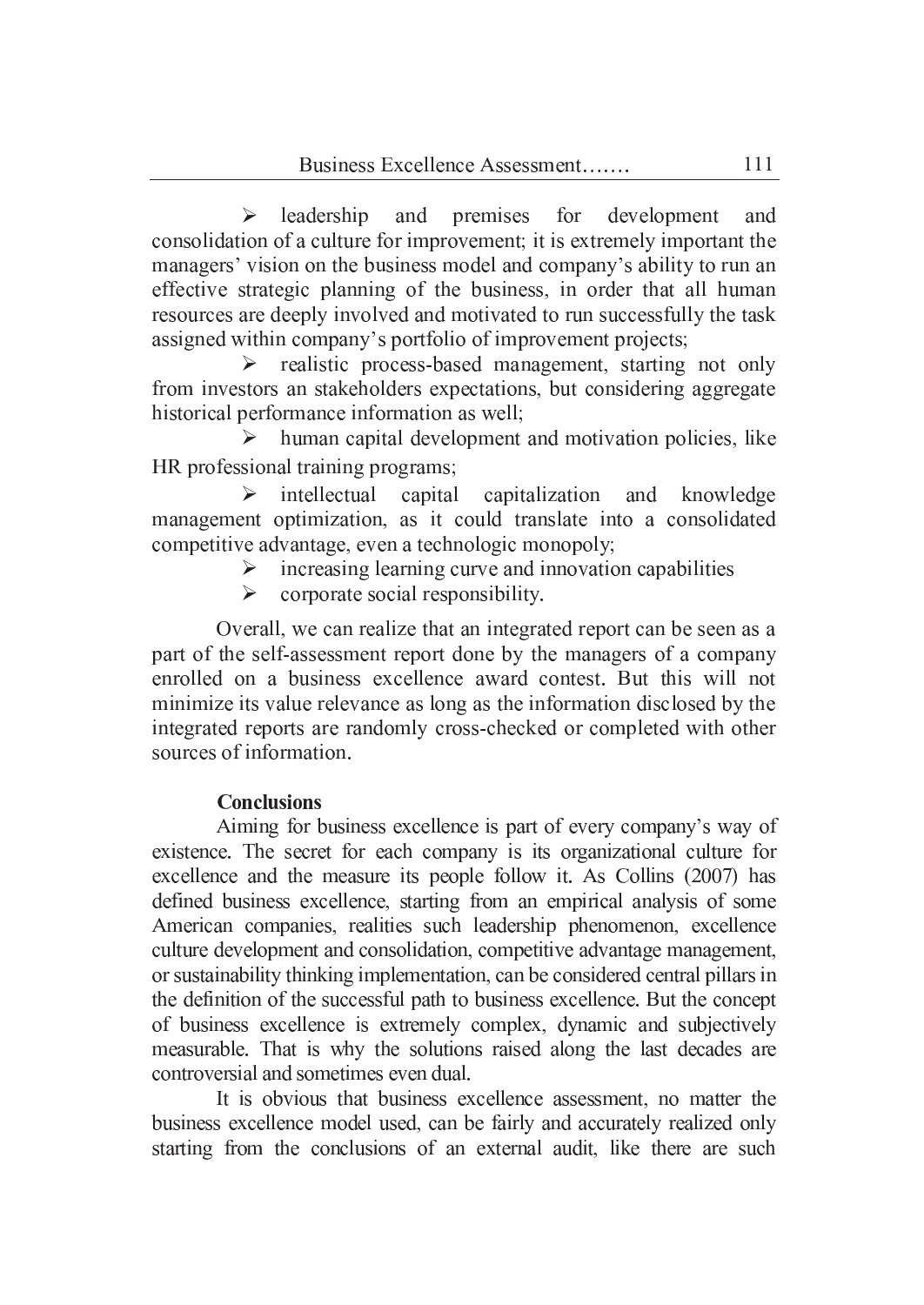practices already worldwide. The question is how investors and other stakeholders can appreciate the stage a company is ranked in terms of business excellence parameters.

We propose on this article a completely new approach of business excellence assessment, by using existing corporate annual reports, with focus on the integrated reports. With causation, this reporting tool can surely be used by stakeholders as a basic source of information, as the business model is presented on a strategic, dynamic and prospective light, with focus on assessing company's value creation potential. This even more possible, as long the company capitalize information technology recent developments, leading to a more concise and costless model of corporate reporting, open for all its shareholders and stakeholders. But a cross-sectional analysis between a business excellence model and the integrated reporting philosophy has led us to the conclusion that an integrated annual report, or even a sustainability report, have to be perceived as similar with a self-assessment business excellence report the company would prepare.

What worth to debate further is the way corporate reporting model can be revised, as the limits of integrated reporting model can easily be identified through the lens of a business excellence model. We do not say integrated reporting model has to be changed in order to answer the questions raised by a business excellence model, as its main objective is the emphasis on value creation potential and equitable distribution model. Instead, we would just think further how corporate reports can be combined and result into an aggregate model of business excellence reporting model that should not limit only to value-added reporting, but to CSR and sustainability aspects as well. Moreover, such kind of model can be implemented on an online platform, up to date, with open access for all shareholders and stakeholders and with possible online sessions of debate. This way, everybody can be easily involved into the continuous improvement direction of the company, dictated by a visionary and responsible management team.

### **Bibliography**

- Adams, C. (2013). Understanding Integrated Reporting: The Concise Guide to Integrated Thinking and the Future of Corporate Reporting, Greenleaf, Salts Mill
- Brown, M. G. (2014). Baldrige Award Winning Quality. How to interpret the Baldrige Criteria for Performance Excellence, 18th edition, CRC Press, New York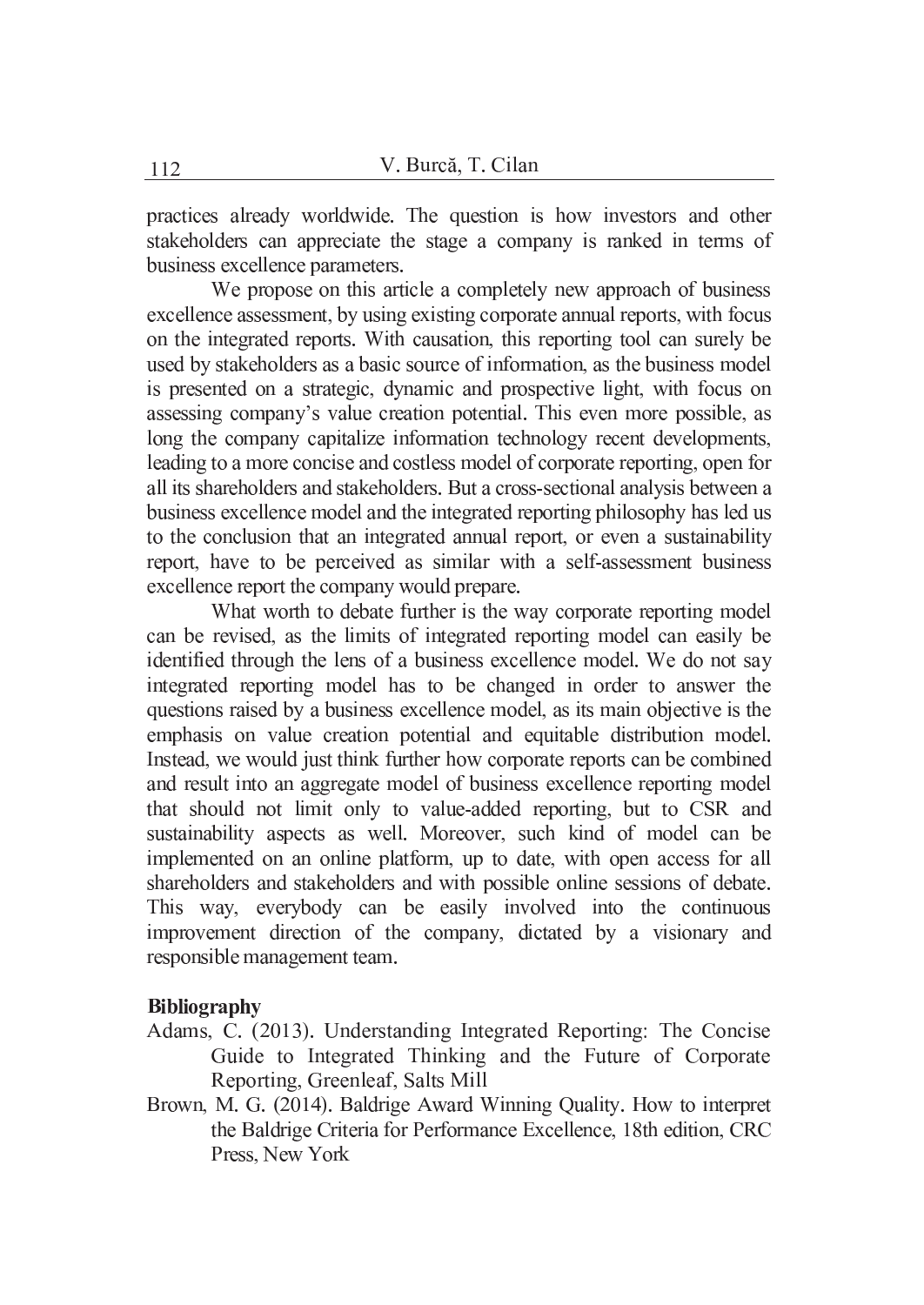- Burcă, V., Mates, D., Bunget, O., Ursachi, A. (2016). Empirical research on identifying main drivers leading to integrated reporting framework implementation. The case of European region, International Conference "Accounting and Auditing Perspectives", 3rd edition, 20-22 October, Timisoara
- Busco, C., Frigo, M. L., Quatronne, P., Riccaboni, A. (2013). Towards Integrated Reporting: Concepts, Elements and Principles, chapter in Integrated Reporting Concepts and Cases that Redefine Corporate Accountability, Springer, Switzerland
- Collins, J. (2007). Excelența în afaceri, Curtea Veche, București
- Diaconu, P., Albu, N., Stere, M., Albu, C., Guinea, F. (2003). Contabilitate managerială aprofundată, Editura Economică, București
- Dobroteanu, C. L. (2005). Confluente micro- și macroeconomice în contabilitate, Editura Economică, Bucuresti
- Dumitru, M., Guse, R.G., Feleaga, L., Mangiuc, D. M., Feldioreanu, A. I. (2015). Marketing Communications of Value Creation in Sustainable Organizations. The Practice of Integrated Reports, Amfiteatru Economic, vol. 17, issue 40
- Eccles, R. G., Serafeim, G. (2014). Corporate and Integrated Reporting: A Functional Perspective, chapter in Stewardship of the Future, edited by Ed Lawler, Sue Mohrman, and James O'Toole, Greenleaf
- Eccles, R.G., Krzus, M. P. (2010). One Report. Integrated Reporting for a Sustainable Strategy, Wiley, Canada
- Feleaga, N., Malciu, L. (2004). Provocările contabilității internaționale la cumpăna dintre milenii- modele de evaluare și investiții imateriale, Editura Economică, București
- GRI (2015). G4. Sustainability Reporting Guidelines, available on https://www.globalreporting.org/resourcelibrary/GRIG4-Part1-Reporting-Principles-and-Standard-Disclosures.pdf;
- $IIRC(2013)$ . TR> framework, available on http://integratedreporting.org/wpcontent/uploads/2015/03/13-12-08-THE-INTERNATIONAL-IR-FRAMEWORK-2-1.pdf
- Jones, M. (2010). Creative Accounting, Fraud and International Accounting Scandals, Wiley, New Jersey
- Kanji, G. K. (2002). Measuring Business Excellence, Routledge, London
- Lungu, C. I., Caraiani, C., Dascălu, C., Cimpoeru V. M. (2012). Repoziționarea raportării financiare. Studii și cercetări, editura ASE, București